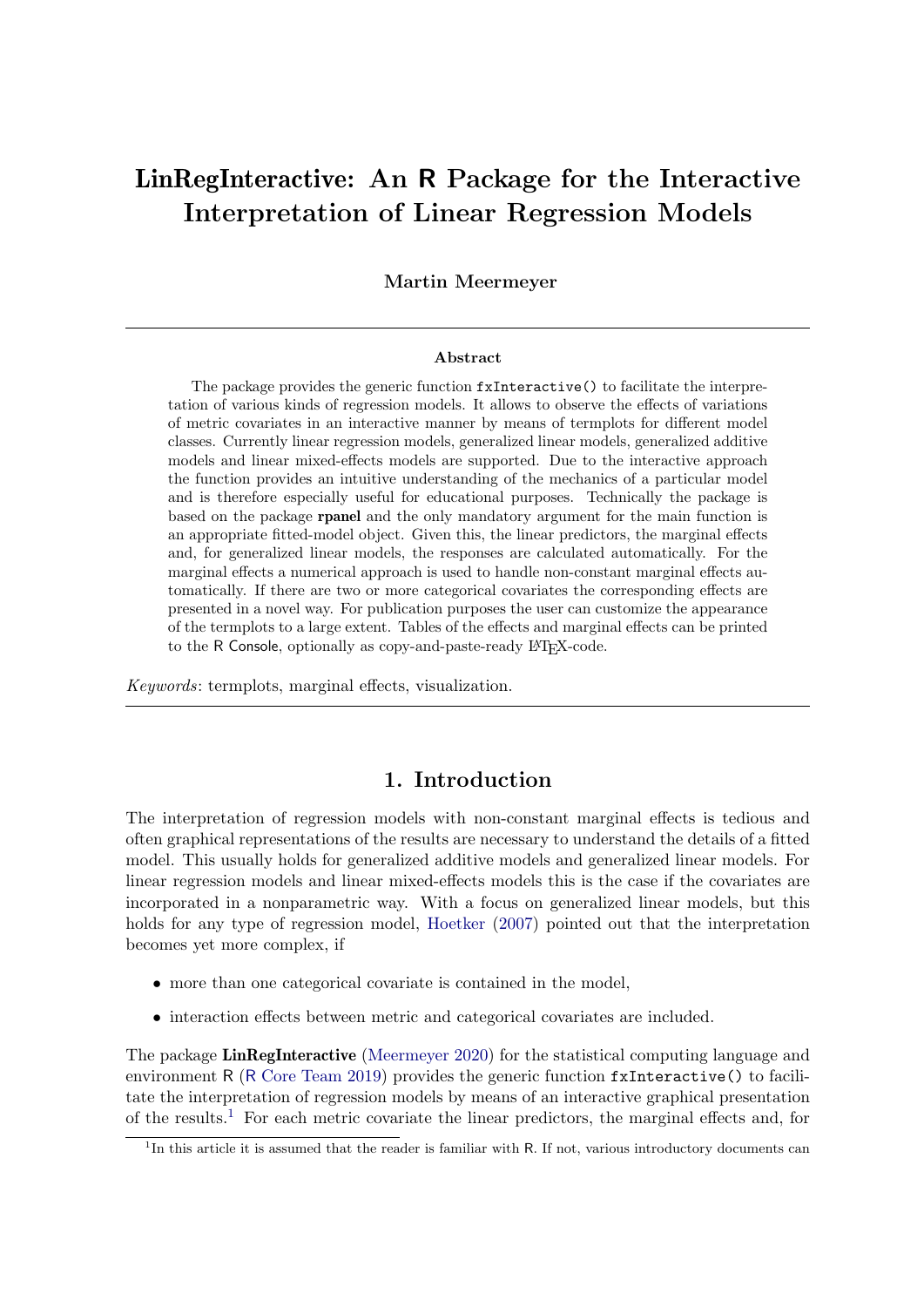#### 2 **LinRegInteractive:** Interactive Interpretation of Linear Regression Models

generalized linear models, the response functions can be displayed as termplots. The values of the other metric covariates can be adjusted interactively and for the specified covariate constellation tables of the effects can be printed to the console. Especially in case of the two circumstances mentioned above the functions are helpful in the following way:

- If more than one categorical variable is contained in the model, the effects in the termplots are calculated for every combination of factor levels. Each combination is referred to as group and can be selected to be displayed or not.
- The mechanics of interaction effects between metric and categorical covariates becomes obvious due to the separate treatment of the groups and the interactive nature of the functions.

For metric covariates which are incorporated in a regression model nonparametrically the direct (analytical) calculation of the marginal effects is tedious. Therefore, these are calculated numerically with the function splinefun().

The function fxInteractive() was developed to translate suggestions for the interpretation of logit and probit models made by [Hoetker](#page-18-0) [\(2007\)](#page-18-0) into action. The methods for other model classes are a byproduct of this effort. The main purpose of the function is to convey statistical concepts in educational contexts, [Xie](#page-18-3) [\(2013\)](#page-18-3) gives a comprehensive overview of other recent approaches in this area. The implementation of the interactive GUI is based on the package rpanel [\(Bowman, Crawford, Alexander, and Bowman](#page-17-0) [2007\)](#page-17-0). This package also contains an interactive teaching tool for spatial sampling which is described in detail in [Bowman,](#page-17-1) [Gibson, Scott, and Crawford](#page-17-1) [\(2010\)](#page-17-1). For the LAT<sub>EX</sub>-output functions provided by the package xtable [\(Dahl, Scott, Roosen, Magnusson, and Swinton](#page-17-2) [2019\)](#page-17-2) are used. The noninteractive visualization of the results for various types of regression models can be achieved with the package effects [\(Fox](#page-18-4) [2003\)](#page-18-4). For different types of generalized linear models the classical textbook approach of calculating the marginal effects is implemented in the package mfx [\(Fernihough](#page-18-5) [2019\)](#page-18-5).

The remainder of the paper is structured as follows. In section [2](#page-2-0) the basic usage of the generic function fxInteractive() is described. The benefits of the implemented visualization approach are demonstrated by examples in section [3.](#page-4-0) Details of the text output are addressed in section [4.](#page-8-0) While the main focus of the functions rely on the interactive usage it is nevertheless easy to reproduce the results obtained by interaction. This is explained in section [5](#page-9-0) and especially useful for publication purposes. For the same reason the format of the text output and the layout of the plots can be controlled to a large extent by a number of non-mandatory arguments which is described in-depth in section [6.1](#page-11-0) and [6.2.](#page-12-0) To achieve even more flexibility the fundamental layout of the plots can be specified in advance which is shown in section [6.3.](#page-15-0) Additional arguments control the appearance of the GUI-panel which is addressed in section [6.4.](#page-16-0) In section [7](#page-17-3) a workaround for problems with the raw data extraction is described.

be found under <http://www.r-project.org/> and <http://cran.r-project.org/>. For the functions mentioned in the text refer to the documentation of the local R installation.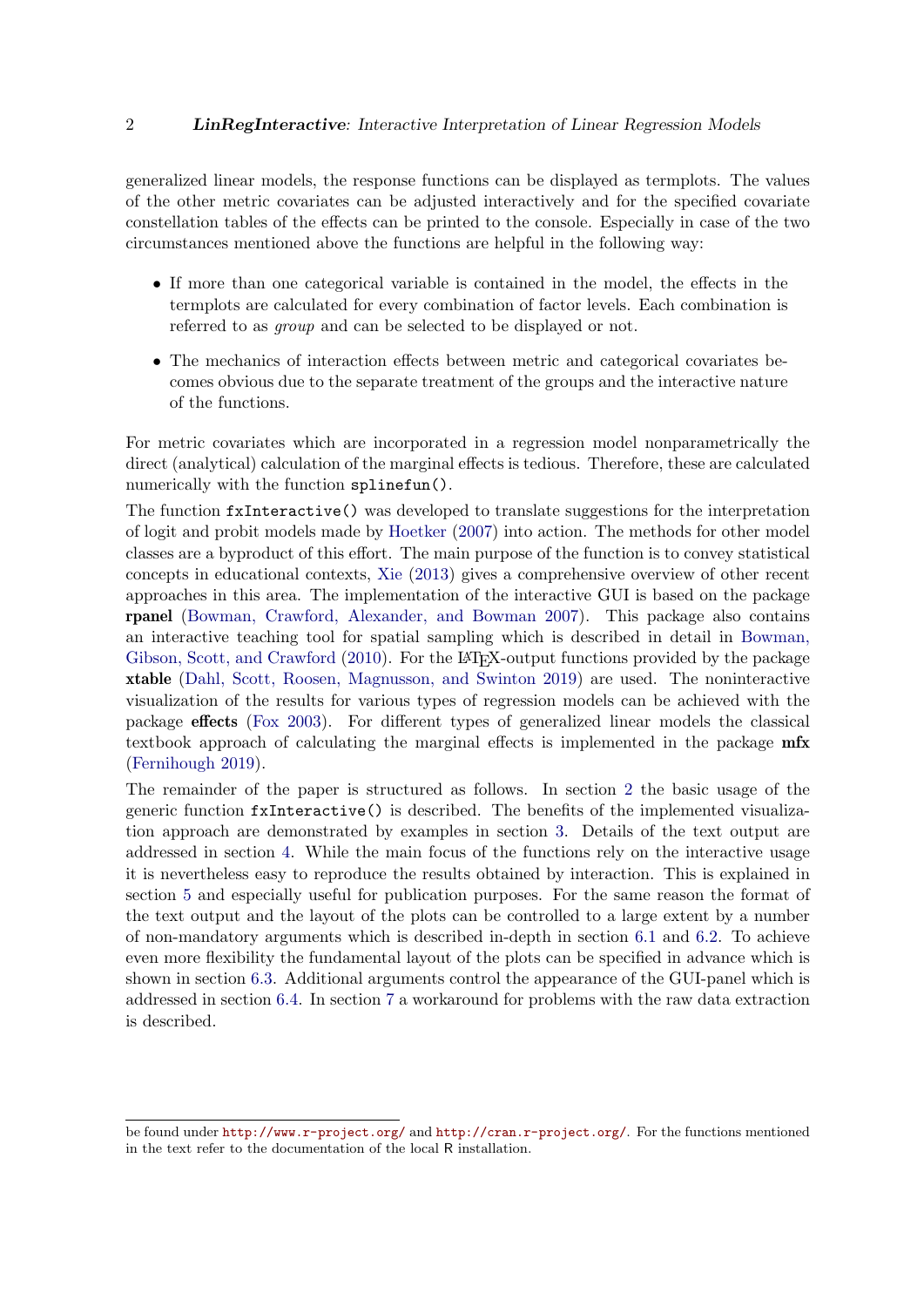# 2. Quick start

<span id="page-2-0"></span>In terms of mandatory arguments the interface of the generic function fxInteractive() is kept as simple as possible since only a suitable fitted-model object must be passed. For the fitted-model object the following prerequisites must be met:

- The model must contain at least one metric covariate.
- The model must be specified with the formula interface and the data frame containing the variables must be passed with the data argument.
- The categorical variables must be factors (ordered or unordered).

Some formulas in the function call of the fitting function may cause a problem with the internal raw data extraction. A possible approach to solve this issue is described in section [7.](#page-17-3) For a suitable fitted-model object the basic usage is simple. This is demonstrated by means of a probit model for defaults of consumer credits. The used dataset creditdata is part of the package and was originally obtained from the [Open Data LMU](#page-18-6) [\(2010\)](#page-18-6). A probit model with 3 metric covariates and [2](#page-2-1) factors with 2 and 3 levels respectively is used as example:

```
data("creditdata")
model.2.fac \leq glm(credit \approx amount + I(amount\approx2) + age + duration*teleph
    + housing, family = binomial(link="probit"), data = creditdata)
```
The variables are described in the documentation of the dataset creditdata. Given the fitted-model object the start is simple:

```
fxInteractive(model.2.fac)
```
The covariate housing is an ordered factor. In this paper it is treated as unordered factor which is achieved by setting the option contrasts to

options(contrasts=c("contr.treatment","contr.treatment"))

Due to the handling of plots within the IDE RStudio users of this IDE must change the graphic device with

```
options(device = "x11")
```
before calling the function. After calling the function the basic handling is as follows:

1. Select the metric covariate to be displayed as termplot by using the dialog (see figure [1,](#page-3-0) left). Within the IDE RStudio the selection dialog appears as text list in the integrated console (see figure [1,](#page-3-0) right).

<span id="page-2-1"></span><sup>&</sup>lt;sup>2</sup>The code chunks are intentionally not ended by a punctuation mark to allow the reader to copy and paste the chunks directly from the document into the R Console.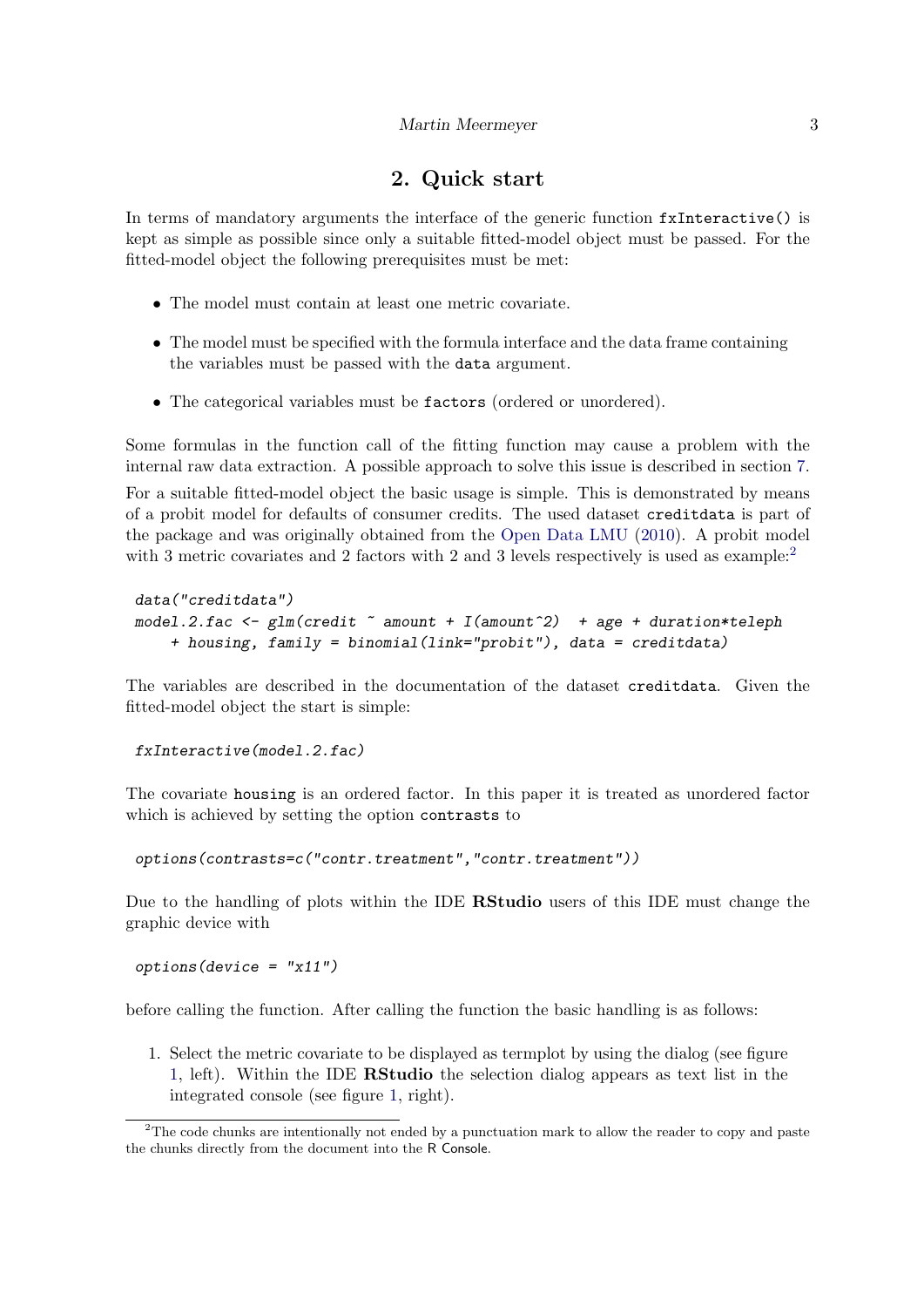<span id="page-3-0"></span>

Figure 1: Initial dialog to select the metric covariate to be displayed.

- 2. The GUI-panel (see figure [2,](#page-3-1) left) allows the following actions:
	- The values of the metric covariates can be choosen by sliders.
	- The type of the termplot to be displayed can be selected in the radiobox Type.
	- If factors are present, the level-combinations of the factors to be displayed can be selected in the checkbox Groups.
	- Tables of the effects can be printed to the R Console and optionally the actual plot is saved by pushing the button Snapshot. The effects are calculated for the covariate constellation chosen by the sliders.



<span id="page-3-1"></span>Figure 2: GUI-panel and initial termplot (linear predictor) of the selected metric covariate. By default the metric covariates are at their means and all groups are displayed.

Details on the tables produced by the Snapshot-button are explained in section [4.](#page-8-0) On the right hand side of figure [2](#page-3-1) the initial termplot for the example model is shown. The plot is optimized for screens and is reduced in size here to fit on the page, therefore the annotations may be hard to read. The termplots are calculated for the range of the selected metric covariate. The top slider controls the value of the selected metric covariate which is used to calculate the output triggered by the Snapshot-button. The initial values of the sliders are by default the means of the metric covariates. When the model contains only one metric covariate no selection dialog shows up and no legend is added to the plot. Since the number of resulting groups can become quite large no confidence intervals are implemented yet to keep the plots clear.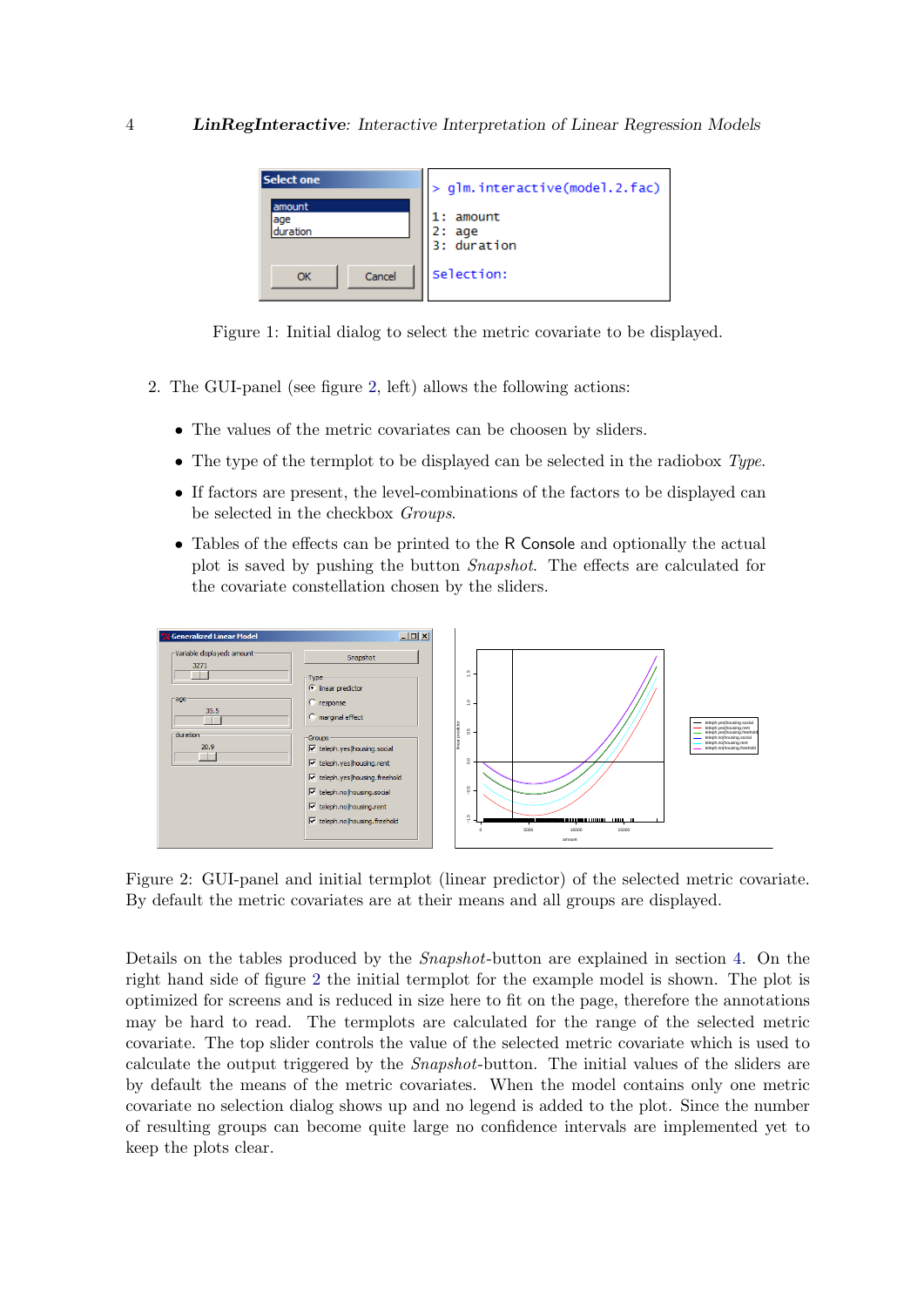## 3. Visualization of statistical concepts

<span id="page-4-0"></span>With a focus on the problems pointed out in section [1](#page-0-1) the usefulness of the function is demonstrated by means of examples in this section. Furthermore the problem of quasicomplete separation is addressed as last example. The plots in this section are customized for printing and the code to reproduce the figures is used as demo in the package:

#### demo(VignetteFigures, package = "LinRegInteractive", ask = FALSE)

Note that 19 PDF-files are stored in the actual working directory by calling the demo.

### 3.1. Nonlinear and nonparametric effects in limited dependent variable models

In the example model of section [2](#page-2-0) the covariate "amount" is included quadratically. Selecting this covariate to be displayed the strong nonlinear effect can be observed in the linear predictors, the responses and the marginal effects. These plots are shown in figure [3.](#page-4-1) The other metric covariates are set to their means and for each of the 6 groups an individual line is plotted. The levels of the factor "teleph" are represented by shades of red and blue respectively and the levels of the factor "housing" by a decreasing hue of these colours. Note that for this particular model specification the lines of the groups "teleph.yes-housing.social" and "teleph.yes-housing.freehold" and the lines of the groups "teleph.no-housing.social" and "teleph.no-housing.freehold" are almost identical. Therefore the levels "freehold" and "social" of the factor "housing" could be unified for this particular model. Since model specification is not an issue here this will not be discussed further.



<span id="page-4-1"></span>Figure 3: Quadratic effects of the metric covariate "amount" in the linear predictor (left), the response (middle) and the marginal effect (right) in the 6 groups formed by the two factors "teleph" and "housing". The other metric covariates are set to their means.

To allow more flexibility in the fit the metric covariate "amount" can be included nonparametrically using a spline function. The modified function call is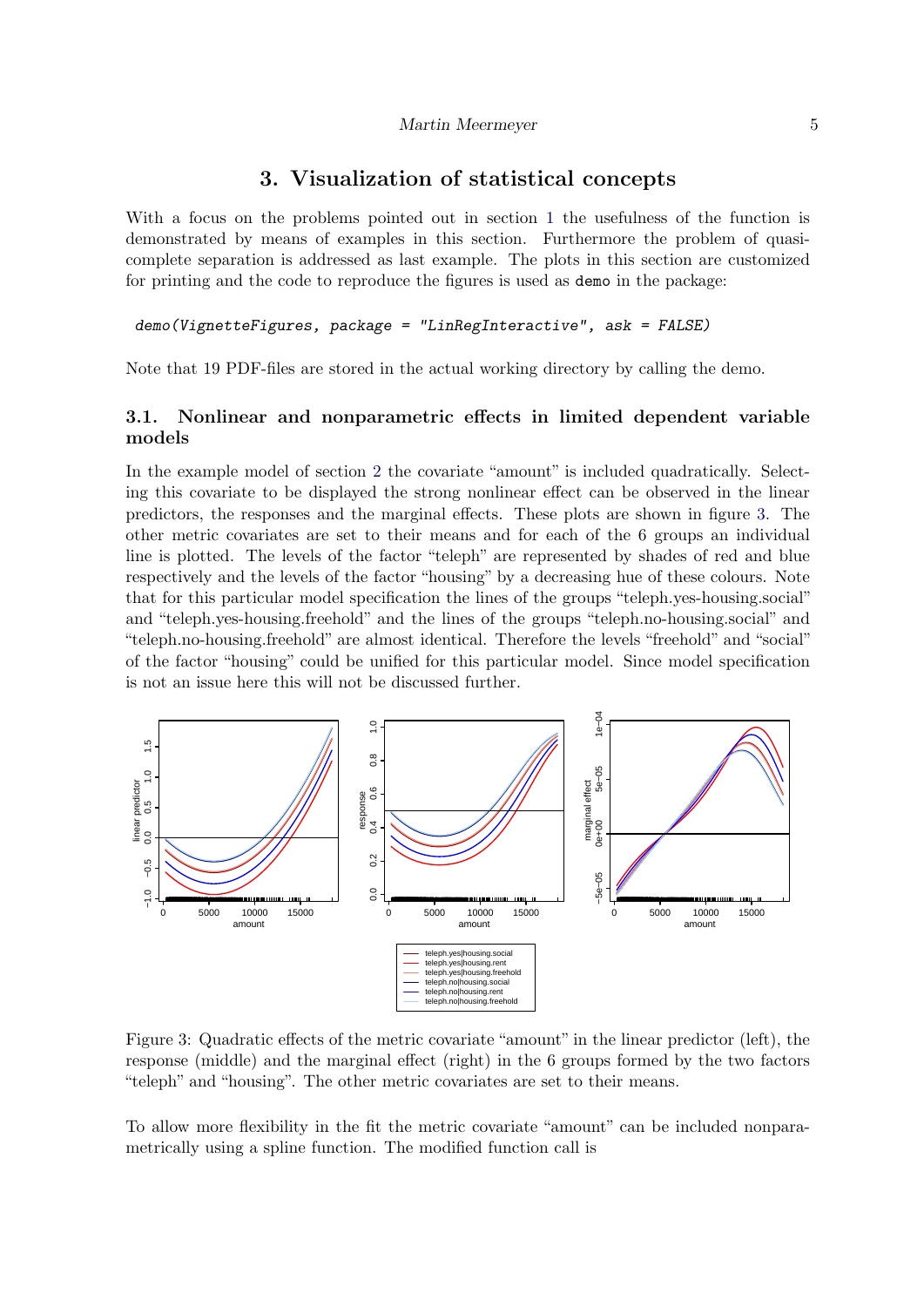```
require("splines")
model.2.fac.npamount \leq glm(credit \degree bs(amount) + age + duration*teleph
    + housing, family = binomial(link="probit"), data = creditdata)
fxInteractive(model.2.fac.npamount)
```
The resulting plots are shown in figure [4](#page-5-0) For this plot the other metric covariates are set to their means. Since the legend is identical to figure [3](#page-4-1) it is omitted here.



<span id="page-5-0"></span>Figure 4: Nonparametric effect of the metric covariate "amount" in the linear predictor (left), the response (middle) and the marginal effect (right) in the 6 groups formed by the two factors "teleph" and "housing". The other metric covariates are set to their means.

A generalized additive model can also be employed using the function gam() from the package mgcv [\(Wood](#page-18-7) [2019\)](#page-18-7) or from the package gam [\(Hastie](#page-18-8) [2019\)](#page-18-8):

```
require("mgcv")
model.2.fac.mgcv \leq gam(credit \leq s(amount) + age + duration*teleph + housing,
    family = binomial(link="probit"), data = creditdata)
fxInteractive(model.2.fac.mgcv)
```
The resulting plots are shown in figure [5,](#page-5-1) the other metric covariates are set to their means again here. Since the legend is identical to figure [3](#page-4-1) it is omitted again.



<span id="page-5-1"></span>Figure 5: Effect of the metric covariate "amount" in a generalized additive model in the linear predictor (left), the response (middle) and the marginal effect (right) in the 6 groups formed by the two factors "teleph" and "housing". The other metric covariates are set to their means.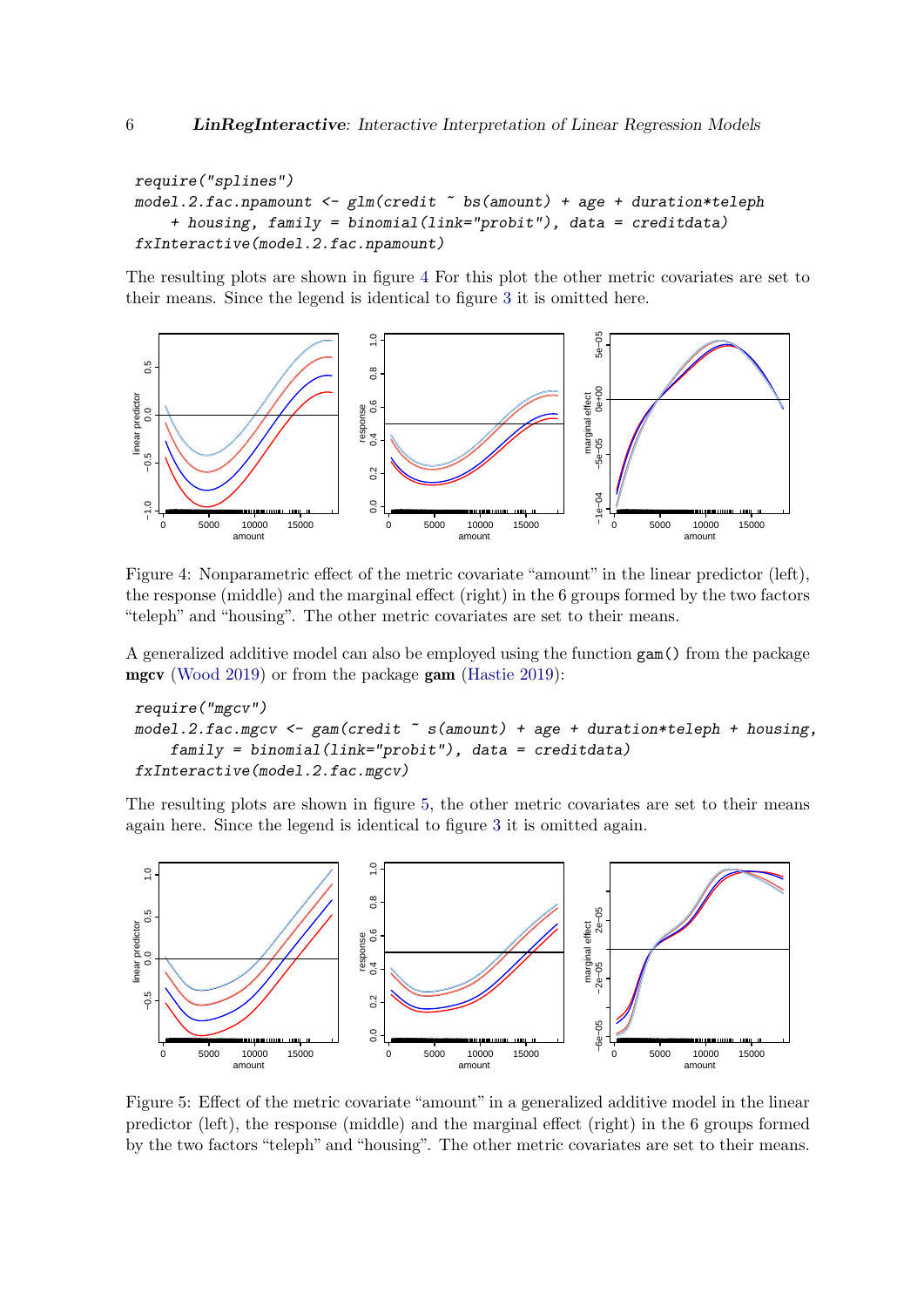#### <span id="page-6-0"></span>Martin Meermeyer 7

#### 3.2. Interaction effects in binary response models

The mechanics of interaction effects between metric and categorical covariates can easily be observed because in the termplots every group is represented by an individual line. In the example model of section [2](#page-2-0) there is an interaction between the metric covariate "duration" and the factor "teleph". By choosing "duration" to be displayed this interaction effect can be observed directly in the linear predictors, the responses and the marginal effects. The corresponding plots are shown in figure [6,](#page-6-0) for the plots the other metric covariates are left at their means. The legend is identical to figure [3](#page-4-1) and therefore omitted.



Figure 6: Direct visualization of the interaction effect between the metric covariate "duration" and the factor "teleph" in the linear predictor (left), the response (middle) and the marginal effect (right) in the 6 groups formed by the two factors "teleph" and "housing". The other metric covariates are set to their means.

Due to the interactive nature of the functions the interaction effect becomes also visible when other covariates are selected to be displayed. The top row of figure [7](#page-7-0) shows the linear predictors, the responses and the marginal effects for the covariate "age", the covariate "amount" is left at the mean and the covariate "duration" is set to 12 months. The legend is identical to figure [3](#page-4-1) and therefore omitted again. For the plots in the second row the covariate "duration" is set to 36 months. Due to the interaction effect the red lines are further away from the blue lines compared to the plots in the first row and by this the interaction effect becomes visible indirectly.

#### 3.3. Uncover quasi-complete separation in binary response models

This issue is discussed in Kleiber, Zeileis (2008), p. 130ff by means of the MurderRates-data which originate from a study on the deterrent effect of capital punishment in the USA in 1950. The authors uncover the problem of quasi-complete separation by tracing a suspiciously large standard deviation of the coefficient estimate for the dummy variable representing the level "yes" of the factor "southern". It is pointed out that this issue is not uncommon with small data sets but is rarely discussed in textbooks and therefore can easily be overseen. Using fxInteractive(), choosing for instance the covariate "income" and selecting the probability termplot (see figure [8\)](#page-7-1) directly reveals the source of the problem even for inexperienced users:

```
require("AER")
data("MurderRates")
```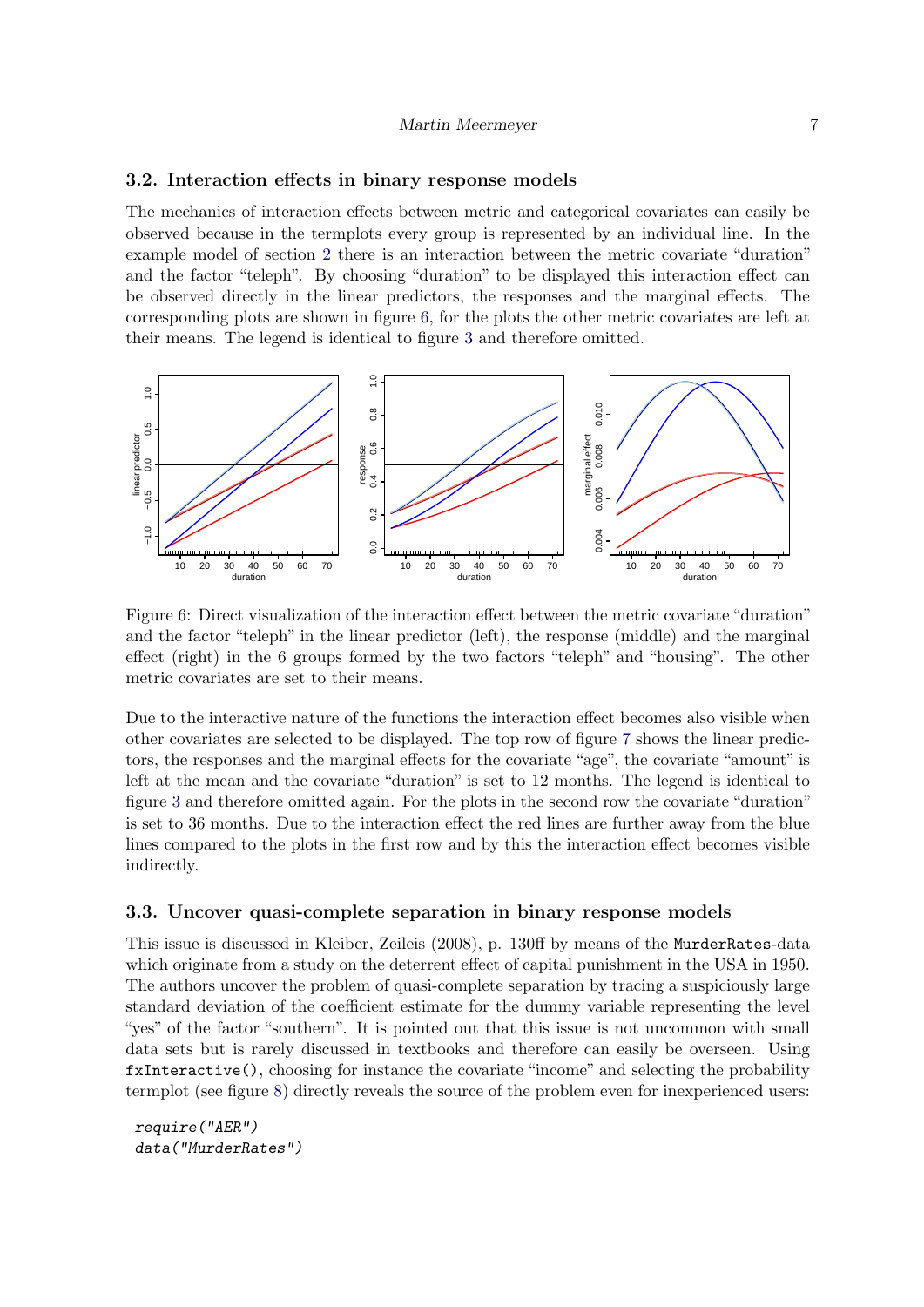

Figure 7: Indirect visualization of the interaction effect between the metric covariate "duration" and the factor "teleph" in the linear predictor (left), the response (middle) and the marginal effect (right) of the metric covariate "age" in the 6 groups formed by the two factors "teleph" and "housing". For the figures in the first row the covariate "duration" is set to 12 months and for the second row to 36 months, the covariate "amount" is set to the mean.

```
model \leq glm(I(executions > 0) \tilde{ } time + income + noncauc + lfp + southern,
    data = Murder Rates, family = binomial)fxInteractive(model)
```
<span id="page-7-1"></span><span id="page-7-0"></span>

Figure 8: The probability termplot of a metric covariate, here "income", uncovers the quasicomplete separation in the MurderRates-data: Observations from the southern states are always predicted as 1.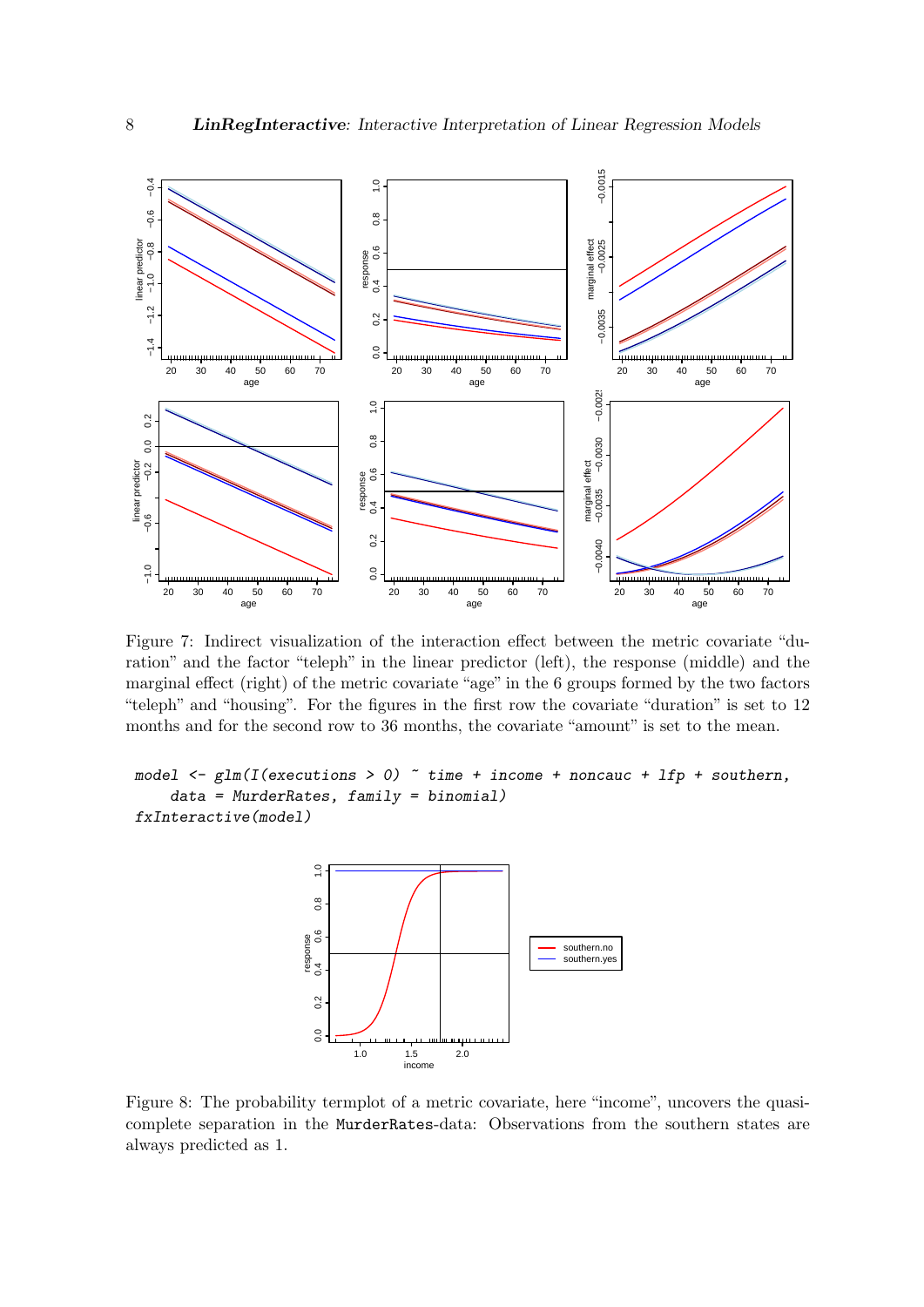## 4. Details on the text output

<span id="page-8-0"></span>The example model from section [2](#page-2-0) is used for illustration in this section with the metric covariates set to their means. The following tables are calculated and printed to the console by clicking the Snapshot-button:

- A summary of the model obtained by summary() (not shown).
- Tables of the chosen values of the metric covariates and their ECDF-values (see table [1\)](#page-8-1).

<span id="page-8-1"></span>

| Selected values of metric covariates |             |                        |
|--------------------------------------|-------------|------------------------|
|                                      |             | amount age duration    |
| value                                |             | 3271.248 35.542 20.903 |
| ECDF(value)                          | 0.658 0.587 | 0.554                  |

Table 1: Table of the chosen values of the metric covariates and their ECDF-values.

• In case of limited dependent variable models the table of the link and response function evaluated for the chosen values of the metric covariates in each group (see table [2\)](#page-8-2). For other regression models the table of the effects for the chosen values of the metric covariates in each group.

```
Effects in different groups for selected values of metric covariates
                                link response
teleph.yes|housing.social -0.4988935 0.3089272
teleph.yes|housing.rent -0.8599626 0.1949048
teleph.yes|housing.freehold -0.4843101 0.3140829
teleph.no|housing.social -0.3219410 0.3737487
teleph.no|housing.rent -0.6830100 0.2473003
teleph.no|housing.freehold -0.3073576 0.3792856
```
Table 2: Table of the link and response function for the chosen values of the metric covariates in each group.

• Table of marginal effects for each metric covariate for the chosen values of the metric covariates in each group (see table [3\)](#page-8-3). In the case of limited dependent variable models the marginal effects refer to the response function. The marginal effects are calculated numerically with splinefun().

<span id="page-8-3"></span>

| Marginal effects in different groups for selected values of metric covariates |                                          |                                        |             |  |
|-------------------------------------------------------------------------------|------------------------------------------|----------------------------------------|-------------|--|
|                                                                               | amount                                   | age                                    | duration    |  |
| value                                                                         |                                          | 3.271248e+03 35.542000000 20.903000000 |             |  |
| ECDF(value)                                                                   |                                          | 6.580000e-01  0.587000000  0.554000000 |             |  |
| teleph.yes housing.social                                                     | $-2.092170e-05 -0.003687023$ 0.006380070 |                                        |             |  |
| teleph.yes   housing.rent                                                     | $-1.637027e-05 -0.002884925$             |                                        | 0.004992110 |  |
| teleph.yes housing.freehold -2.107224e-05 -0.003713551                        |                                          |                                        | 0.006425975 |  |
| teleph.no housing.social                                                      | $-2.249766e-05 -0.003964754$             |                                        | 0.010967026 |  |
| teleph.no housing.rent                                                        | $-1.876481e-05 -0.003306914$             |                                        | 0.009147355 |  |
| teleph.no housing.freehold                                                    | -2.260113e-05 -0.003982988               |                                        | 0.011017466 |  |

Table 3: Table of marginal effects for each metric covariate for the chosen values of the metric covariates in each group.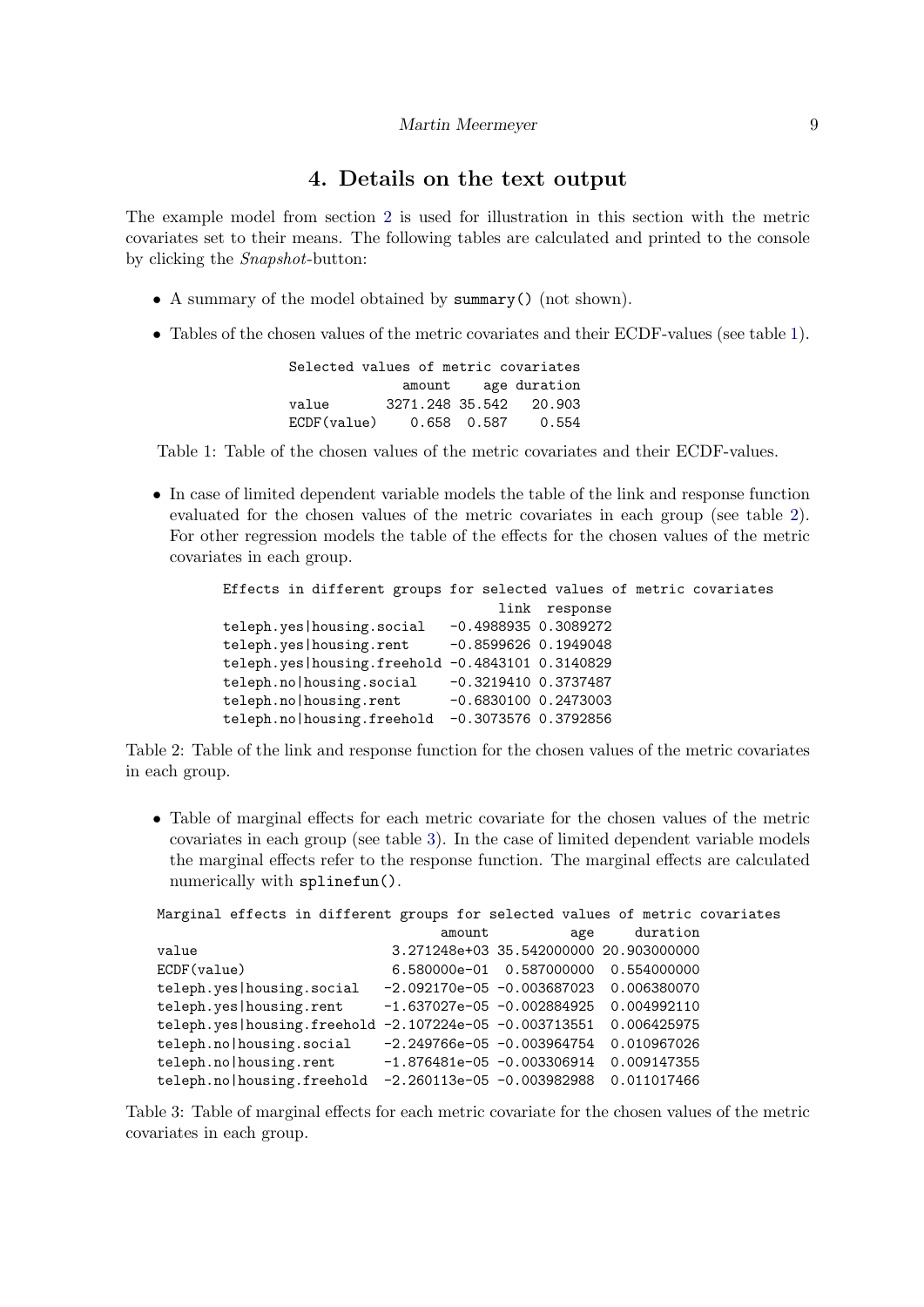When the argument latex2console is set to TRUE in the call of  $f$ xInteractive() the tables are printed to the console as LAT<sub>EX</sub>-code using functions from the package **xtable**. For the given example the tables in appendix  $A$  show the results. A LAT<sub>EX</sub>-version of the model summaries is not printed to the console. For a number of different fitted-model objects the package texreg [\(Leifeld](#page-18-9) [2013\)](#page-18-9) provides the functionality to do this.

### 5. Details on different aspects of usage

<span id="page-9-0"></span>The arguments explained in this section control different aspects of usage. The explanations in this and the following sections are mostly independent of the class of the fitted-model object provided to fxInteractive(). Some methods however, for instance the "lme"-method for linear mixed-effects models, have additional arguments which are described in the corresponding documentation. The probit model from section [2](#page-2-0) is used as example throughout this section.

Exact control over metric covariates With the sliders the values of the metric covariates cannot be selected with arbitrary precision. To allow exact control over the values these can be set as initial values for the sliders with the argument initial.values through a named list. The names in the list must exactly match the variable names:

```
fxInteractive(model.2.fac,
    initial.values = list(amount=5000, duration=24, age=30))
```
If a metric covariate is not explicitly listed the corresponding slider is initialized with the mean (the default).

Preselect metric covariate, plot type and groups To avoid the appearance of the selection menu the name of the metric covariate to be displayed can be preselected:

fxInteractive(model.2.fac, preselect.var = "duration")

If no metric covariate with the provided name exists the selection menu will pop up instead.

The type of plot to be displayed first can also be specified by the argument preselect.type. The possible values depend on the class of the fitted-model object, please refer to the documentation of the corresponding method. For the "glm"-method for example this must be one of the values "link" (the default), "response" or "marginal":

fxInteractive(model.2.fac, preselect.type = "response")

By default all groups are active in the initial plot. With the argument preselect.groups the groups displayed in the initial plot can be specified with a numeric index vector. The first three groups are preselected by

```
fxInteractive(model.2.fac, preselect.groups = c(1:3))
```
Preselecting groups is useful if the model contains many factors. In this case the panel usually grows beyond the screen and some groups are not accessible via the GUI-panel any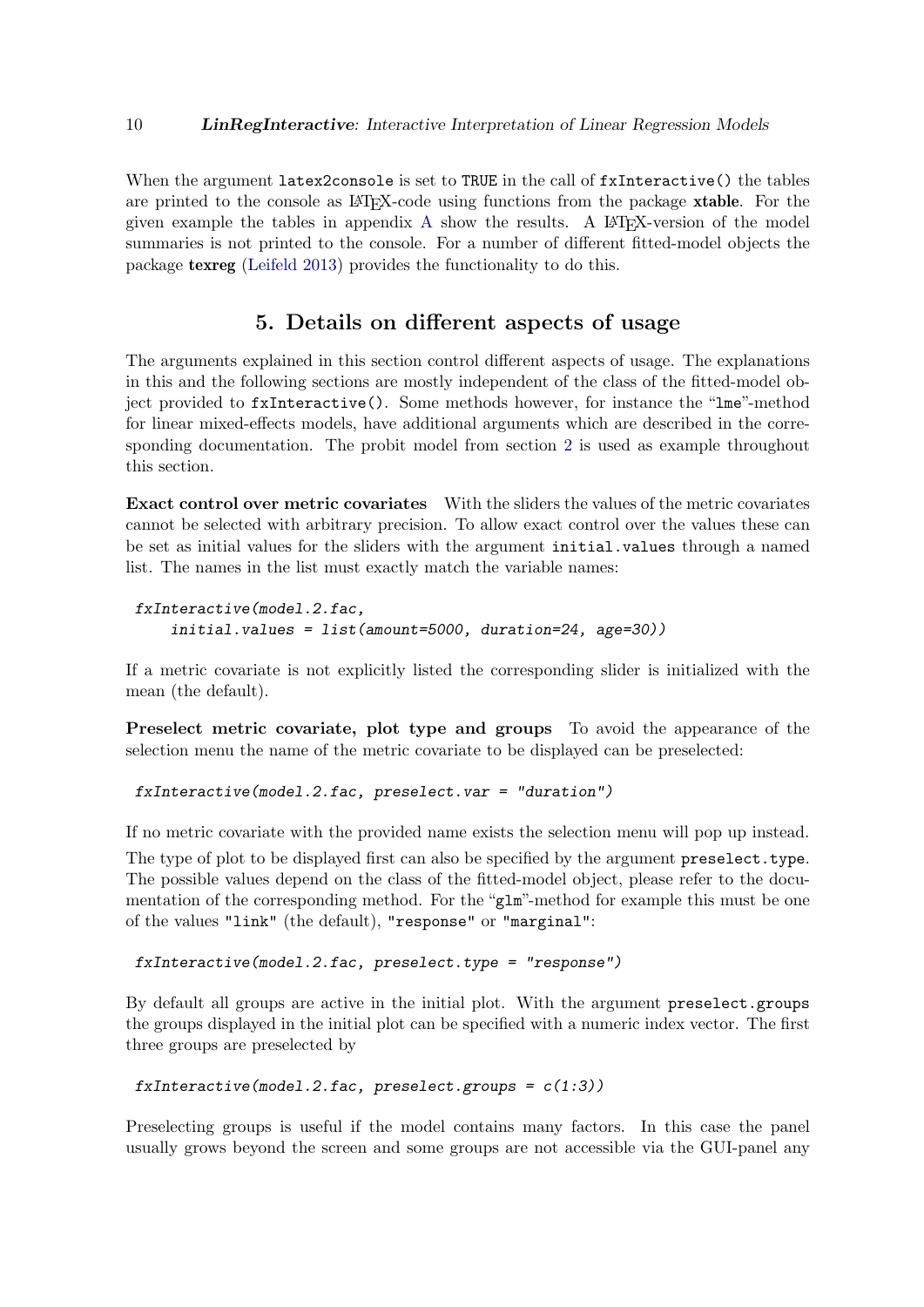more. The groups are constructed with the function factorCombinations() which can be used to identify groups of interest. This is illustrated in example B1 in appendix [B.](#page-19-1)

The functionality to prespecify the variable, the plot type and certain groups in advance is beneficial when used in conjunction with the argument initial.values and the automatic save functionality. All taken together, this allows the reproduction of plots without user interaction, see the last example in this section.

Saving plots When the argument snapshot.plot is set to TRUE the current plot is saved to the working directory when the Snapshot-button is pressed. Note that in this case the RGui-window becomes the active window. The type of the plot can be set by the argument graphics.type which is by default a PDF-file. The allowed file types are platform dependent, please refer to the documentation for possible values. The advantage to save plots this way instead of using the functionality of the RGui is the handling of the file name. The file name can be specified in advance by the argument graphics.filename. If the argument graphics.numbering is TRUE a hyphen followed by a sequential number with 3 digits is added to the file name to avoid that existing plots are overwritten. The path can also be specified within the filename. To save plots of the covariate "duration" to the directory  $D:\$  Temp by the Snapshot-button one may use

```
fxInteractive(model.2.fac,
   preslect. var = "duration".snapshot.plot = TRUE,graphics.filename = "D:/Temp/fig-credprobit-duration")
```
When the plot is saved as PDF-file there is sometimes a problem concerning the width of the legend annotations. Depending on the font family and the fontsize in some cases the legend annotations do not fit into the box around the legend in the graphics file even though these do so in the graphics window. A workaround for this is to increase the width of the legend with the argument legend.width.factor, which is 1 by default. If this problem occurs the width of the legend can be increased about 10% for instance by

```
fxInteractive(model.2.fac, legend.width.factor = 1.1)
```
By setting the argument autosave.plot to TRUE the initial plot is saved and the GUI-control is closed immediately after initialization. In conjunction with the arguments initial.values, preselect.var, preselect.type and preselect.groups this can be used to reproduce plots without user interaction. When autosave.plot is TRUE the argument graphics.numbering is set to FALSE by default. With the following lines the plot of the marginal effects for the example model with 2 factors with a prespecified covariate constellation and a subset of the groups is saved to the actual working directory as PDF-file:

| $=$ "duration",                   |                                                                                                          |
|-----------------------------------|----------------------------------------------------------------------------------------------------------|
| $=$ "marginal",                   |                                                                                                          |
| $= c(2,3,5,6)$ ,                  |                                                                                                          |
| $=$ TRUE,                         |                                                                                                          |
| = "fig-credprobit-duration-marg", |                                                                                                          |
|                                   |                                                                                                          |
|                                   | fxInteractive(model.2.fac,<br>= list(amount=5000, duration=24, age=30),<br>$legend.width.factor = 1.05)$ |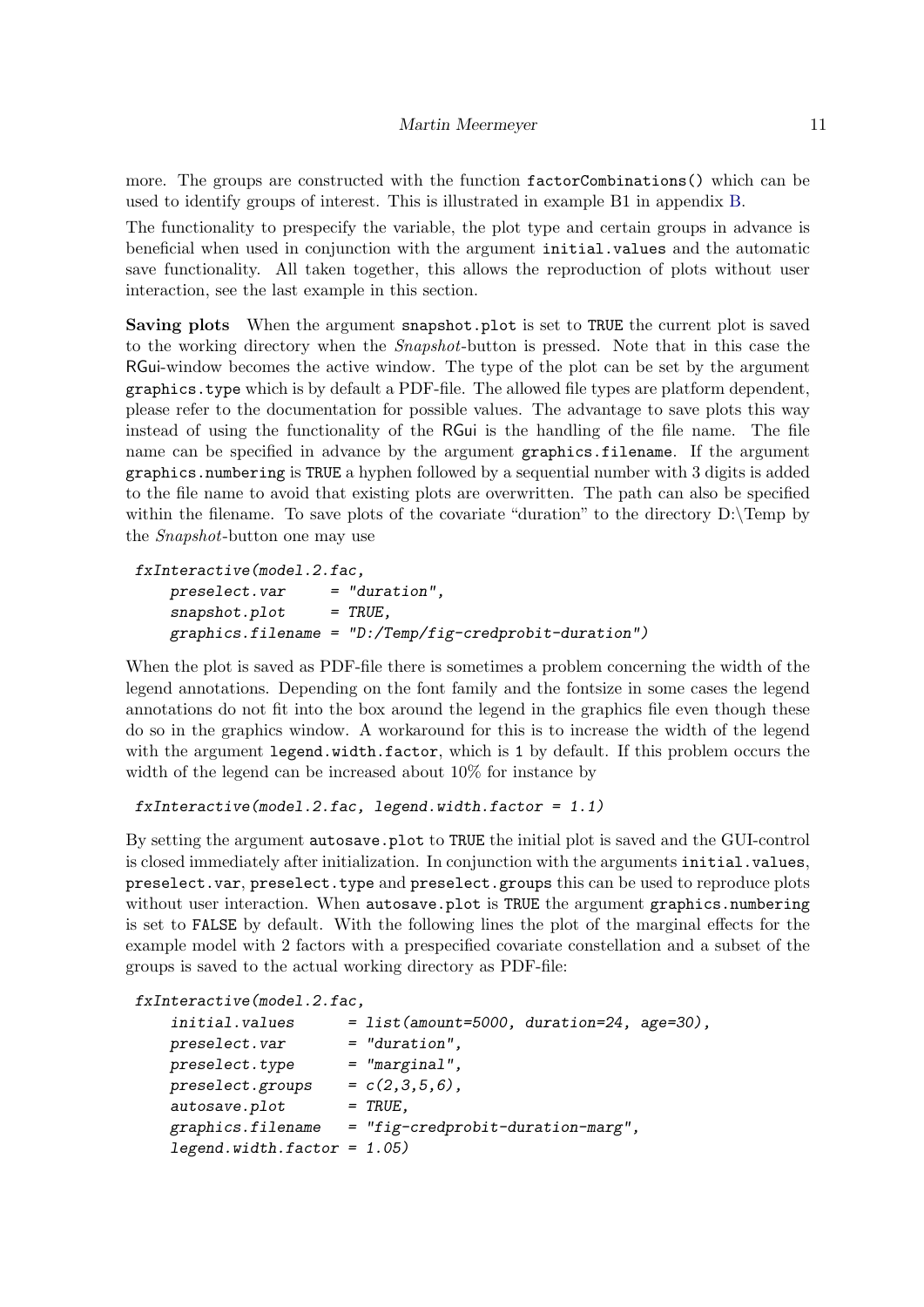On Windows systems the legend width needs to be increased for the PDF-files to look as expected. The figures of section [3](#page-4-0) are created in this reproducible way, the code can be found in the demo of the package.

# 6. Details on customization

The appearance of the text output, the plots and the GUI-controls can be customized in many ways. The arguments for the methods for the different classes of fitted-model object are almost identical. If the arguments vary along the methods this will be mentioned. Two probit models are used for demonstration throughout this section. Firstly the model introduced in section [2:](#page-2-0)

```
data("creditdata")
model.2.fac \leq glm(credit \sim amount + I(amount\sim2) + age + duration*teleph
    + housing, family = binomial(link="probit"), data = creditdata)
```
Additionally the following probit model with 3 metric covariates and 3 factors with 2, 3 and 4 levels respectively is also used occasionally:

```
data("creditdata")
model.3.fac \leq glm(credit \tilde{a} amount + I(amount\tilde{c}) + age + duration*teleph
    + housing + job, family = binomial(link="probit"), data = creditdata)
```
### <span id="page-11-0"></span>6.1. Customize text output

Separation characters in group names Within the group names which are used in the legend and the text output the character separating the factor name and the corresponding factor levels can be set with the argument level.sep (default to "."). The character separating factor-factor level combinations can be set with the argument  $factor.\,sep$  (default to "|"). Another reasonable pair of separation characters is for instance

```
fxInteractive(model.2.fac,
    factor.\,sep = "-",
    level.\,sep = ">}")
```
Decimal mark and big mark in LAT<sub>EX</sub>-output The LAT<sub>EX</sub>-output is generated by the functions xtable() and the corresponding method print.xtable() from the package xtable. The appearance of the output is controlled by five arguments which are directly passed to these functions. With the arguments xtable.big.mark and xtable.decimal.mark the big mark and decimal mark characters can be set. By default xtable() uses 2 digits, which can be changed with the argument xtable.digits. The overall format of the numbers can be controlled with the argument xtable.display, please refer to the documentation of xtable() for possible values. If the horizontal lines should be set with commands from the LATEX-package booktabs the argument xtable.booktabs must be set to TRUE. Changing the LATEX-output to the continental European number format with 5 digits and using horizontal lines from the booktabs-package can be achieved by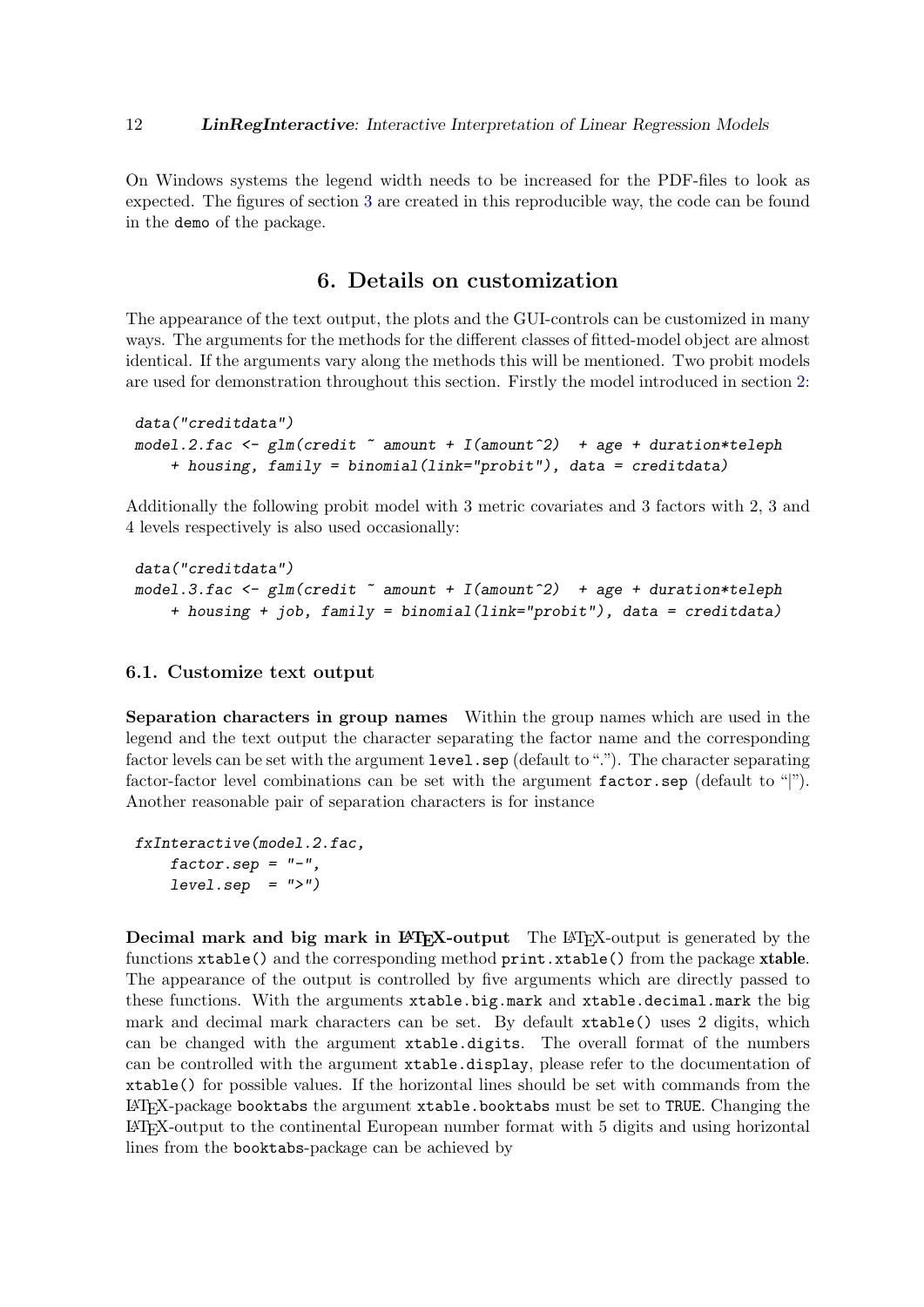```
fxInteractive(model.2.fac,
   lates2console = TRUE,
   xtable.big.maxk = "."xtable.decimal.mark = ",",
   xtable.digits = 5,xtable.booktabs = TRUE)
```
For the LAT<sub>EX</sub>-code printed to the console the following preamble (here prepared for German language) for a utf8-encoded TEX-file works well:

```
\documentclass[a4paper]{scrartcl}
\usepackage[T1]{fontenc}
\usepackage[utf8]{inputenx}
\usepackage[ngerman]{babel}
\usepackage[babel,german=quotes]{csquotes}
\usepackage{icomma}
\usepackage{booktabs}
\begin{document}
% copy and paste from R Console
\end{document}
```
### <span id="page-12-0"></span>6.2. Customize graphic device

Many graphical elements can be controlled directly by arguments in the function call. The major appearance of the plots can be controlled by the manipulation of par()-arguments. If necessary graphical elements can be added to the plots by low-level plotting commands in the R Console. Note that elements added this way are not captured by the autosave functionality described at the end of section [5.](#page-9-0) The example B2 in appendix [B](#page-19-1) shows how to save plots without user interaction in this case.

Plot dimensions and pointsize The dimensions of the graphic device (in centimeters) and the pointsize of plotted text can be set. A more compact plot is for instance obtained by:

```
fxInteractive(model.2.fac,
   dev. height = 11,
   dev. width = 11,dev<u>width.legend</u> = <math>5,
   dev.pointsize = 8)
```
When a legend is added the overall width of the device is dev.width plus dev.width.legend. By default a legend is added when at least one factor is used as covariate. For more details on the legend refer to the paragraph "Legend" in this section.

Vertical limits of the plot The vertical limits of the plots are determined automatically by default. If this is not desired the limits can be set manually with the usual ylim-argument. For the response function of the example probit model it is reasonable to set the limits to 0 and 1: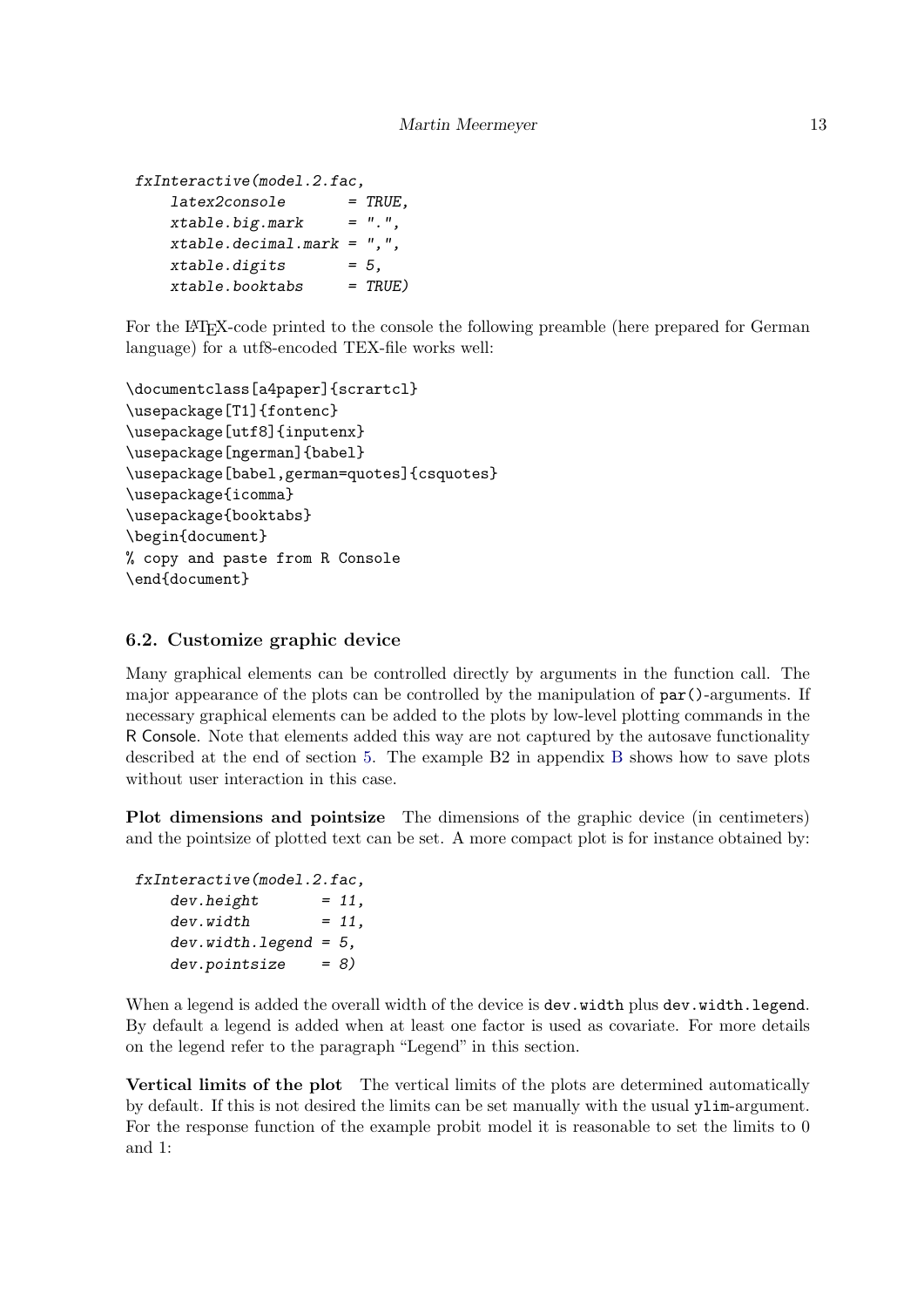```
fxInteractive(model.2.fac,
   preselect.var = "amount",
   preselect.type = "response",
   vlim = c(0,1)
```
Note that the vertical limits apply to every kind of plot. Therefore it is usually advisable to fix the limits only if the plots are saved automatically, see section [5](#page-9-0) for details on this.

Colours, line types and line widths The colours, line types and line widths for the lines representing different groups in the plots and the legend can be set directly. For the model with 2 factors the following scheme is suitable:

```
fxInteractive(model.2.fac,
    col = c(1, "blue", 2),
    1wd = rep(c(1,2), each=3))
```
Note that the arguments are recycled if necessary, in this case for the colour. The levels of the factor "teleph" are represented by the thickness of lines and the levels of the factor "housing" by the colour. For the model with 3 factors one may use

```
fxInteractive(model.3.fac,
    col = rep(c(1, "blue", 2), each=4),lty = c(1,2,3,4),
    1wd = rep(c(1,2), each=12),dev.width.legend = 8)
```
The levels of the additional factor "job" are represented by the line type here. The visual discrimination of 4 or more factors will be conceptually hard to achieve. In this case it may be advisable to display only a subset of groups by deselecting the complement groups in the checkbox or by using the argument preselect.groups. If just a subset of groups is displayed it is convenient to set the line formats directly, see the example B3 in appendix [B](#page-19-1) how to do this.

Title and axis labels By default no title is added to the plot, the label for the x-axis is the name of the selected covariate and the label for the y-axis is the name of the selected plot type. This can be overridden if necessary, for instance with more detailed annotations:

```
fxInteractive(model.2.fac,
   preselect.var = "duration",
   preselect.type = "response",
   main = "Interaction between 'duration' and factor 'teleph'",
   xlab = "duration (months)",
   ylab = "probability of credit default")
```
The argument main is passed to the function title() which allows to control the vertical position of the headline, the corresponding argument is main.line. In appendix [B](#page-19-1) the example B4 shows to customize the title.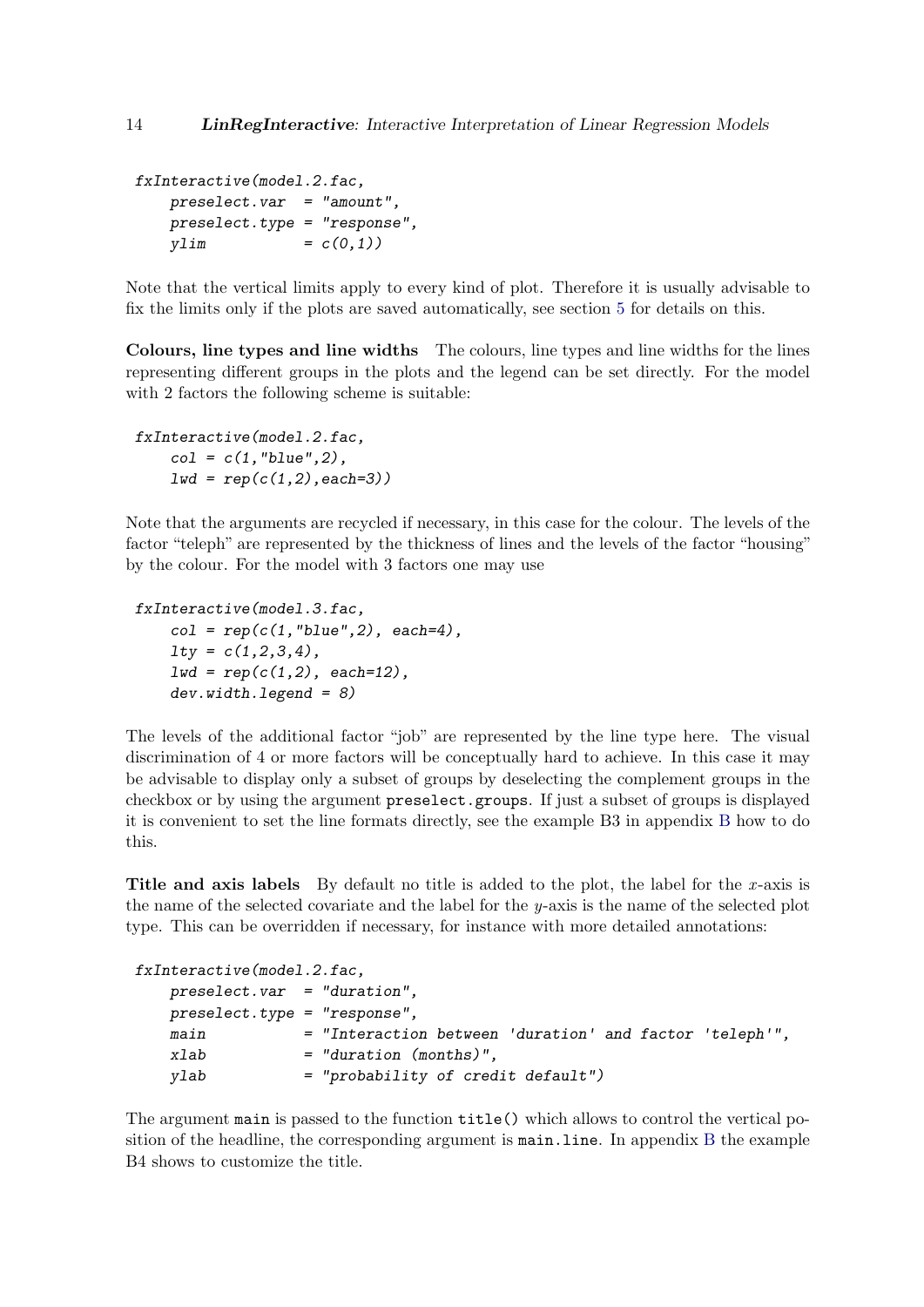Legend A legend is added by default when at least one categorical covariate is used. The legend is plotted within an own region with the left and right margin of the legend region set to 0. The legend frequently needs to be modified since the space required by the legend depends on the number of factors used as covariates, the lengths of the group names, the physical screen resolution and the size of the RGui-window (if run in MDI-mode, not relevant for users of **RStudio**). On the one hand the space for the legend itself can be modified and on the other hand the scaling of the legend. The first solution for the example model with 3 factors is

```
fxInteractive(model.3.fac, dev.width. legend = 8)
```
For the same model reducing the scale to 70% of the original size also works:

```
fxInteractive(model.3.fac, legend.cex = 0.7)
```
The position of the legend can be modified as well, refer to the documentation of legend() for details:

```
fxInteractive(model.2.fac, legend.pos = "top")
```
With the argument legend.width.factor the width of the box around the legend can be manipulated, see the explanations in the paragraph "Saving plots" in section [5.](#page-9-0)

When factors are present the legend and the corresponding plot region for it can be completely suppressed by

fxInteractive(model.2.fac, legend.add = FALSE)

Setting the additional argument legend.space to TRUE will create the corresponding plot region without the legend:

```
fxInteractive(model.2.fac,
   legend.add = FALSE,legend.space = TRUE)
```
This can be useful if different plots are arranged in a document but for only one of the plots a legend should appear. The empty spaces ensure exact alignments and matching plot dimensions in this case. Figure [3](#page-4-1) in section [3](#page-4-0) is an example for this, the code to reproduce the figure can be found in the demo of the package. To achieve full flexibility for the arrangement of plots in a document the legend can be plotted alone:

```
fxInteractive(model.2.fac, legend.only = TRUE)
```
Since the legend is the only element within the plotting region in this case it is usually reasonable to set the margins to 0 with the additional argument  $\text{mar} = c(0,0,0,0)$ . Note that the width of the graphic device is solely controlled by dev.width.legend and in conjunction with dev.height the overall size of the legend can be set precisely.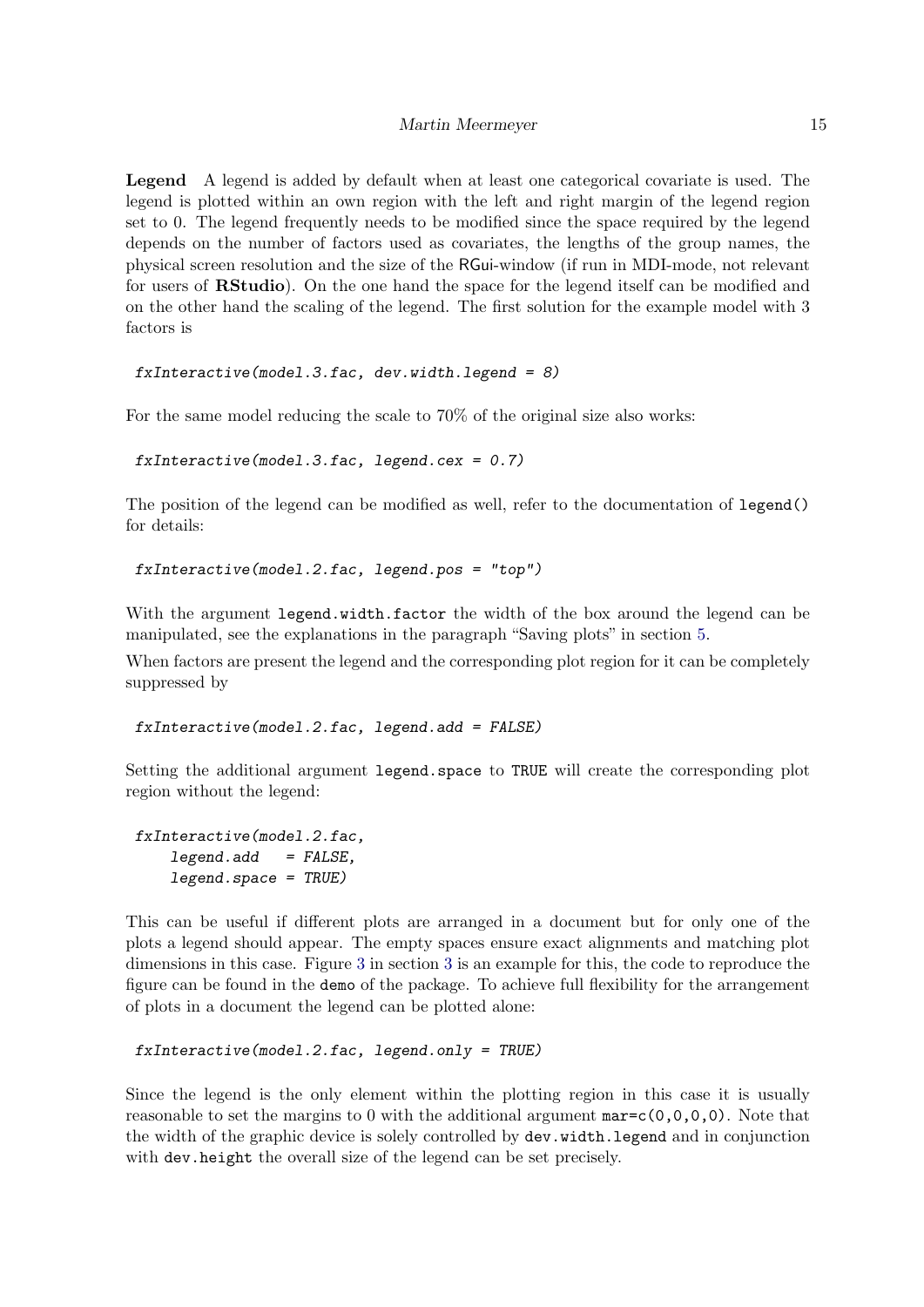Rug plot By default a rug representation of the selected metric covariate is added to the southern axis of the plot. The length of the ticks can be controlled with the argument rug.ticksize which is 0.02 by default. For many observations the rug considerably slows down the rebuild of the plot. Setting rug.ticksize to 0 or NA removes the rug representation:

 $f$ xInteractive(model.2.fac, rug.ticksize = NA)

The colour of the rug tickmarks can be changed with the argument rug.col:

fxInteractive(model.2.fac, rug.col = "gray50")

If more detailed control over the rug is needed, the rug needs to be suppressed and added with rug() from the R Console. The example [B](#page-19-1)2 in section B shows how to add a customized rug plot with transparent colours.

Vertical and horizontal lines To facilitate visual perception a few straight lines are added to the plots by default. A vertical black line shows the actual value of the selected metric covariate. To suppress the vertical line, e.g. for printing the plot, use

#### fxInteractive(model.2.fac, vline.actual = FALSE)

By default horizontal black lines are added to the different plots, the vertical positions of the lines can be controlled with the argument pos.hlines. The argument has to be a numeric vector with the vertical positions of the lines. The length of the vector and the default values depend on the class of the fitted-model object, please refer to the documentation of the corresponding method for details. For the "glm"-method the default is for instance the vector c(0,0.5,0) giving horizontal lines in the plot of the linear predictors at height 0, in the plot of the responses at height 0.5 and in the plot of the marginal effects at height 0. Each line can be suppressed by setting the corresponding value to NA. For instance suppressing the line for the link function and setting the line in the plot of the response to 0.56 can be achieved by

```
fxInteractive(model.2.fac, pos.hlines = c(NA, 0.56, 0))
```
The appearance of the lines (solid black lines) cannot be changed by arguments. To modify this the lines these must be suppressed and added with abline()-commands afterwards.

Number of points used for plotting The effects are plotted for a sequence of equally spaced points over the span of the chosen metric covariate. With the argument n.effects the number of points can be controlled (default to 100). If the lines of the effects are not smooth this value can be increased.

#### <span id="page-15-0"></span>6.3. Predefining the graphic device

For more control over the appearance of the plots the graphic device can be specified in advance. Two plot regions which can be accessed with high-level plotting commands are required. The legend is plotted in the first region and the plot itself in the second region to allow the user to add elements to an existing plot with low-level plotting commands. The left and right margin of the legend region are set to 0. In the following example the legend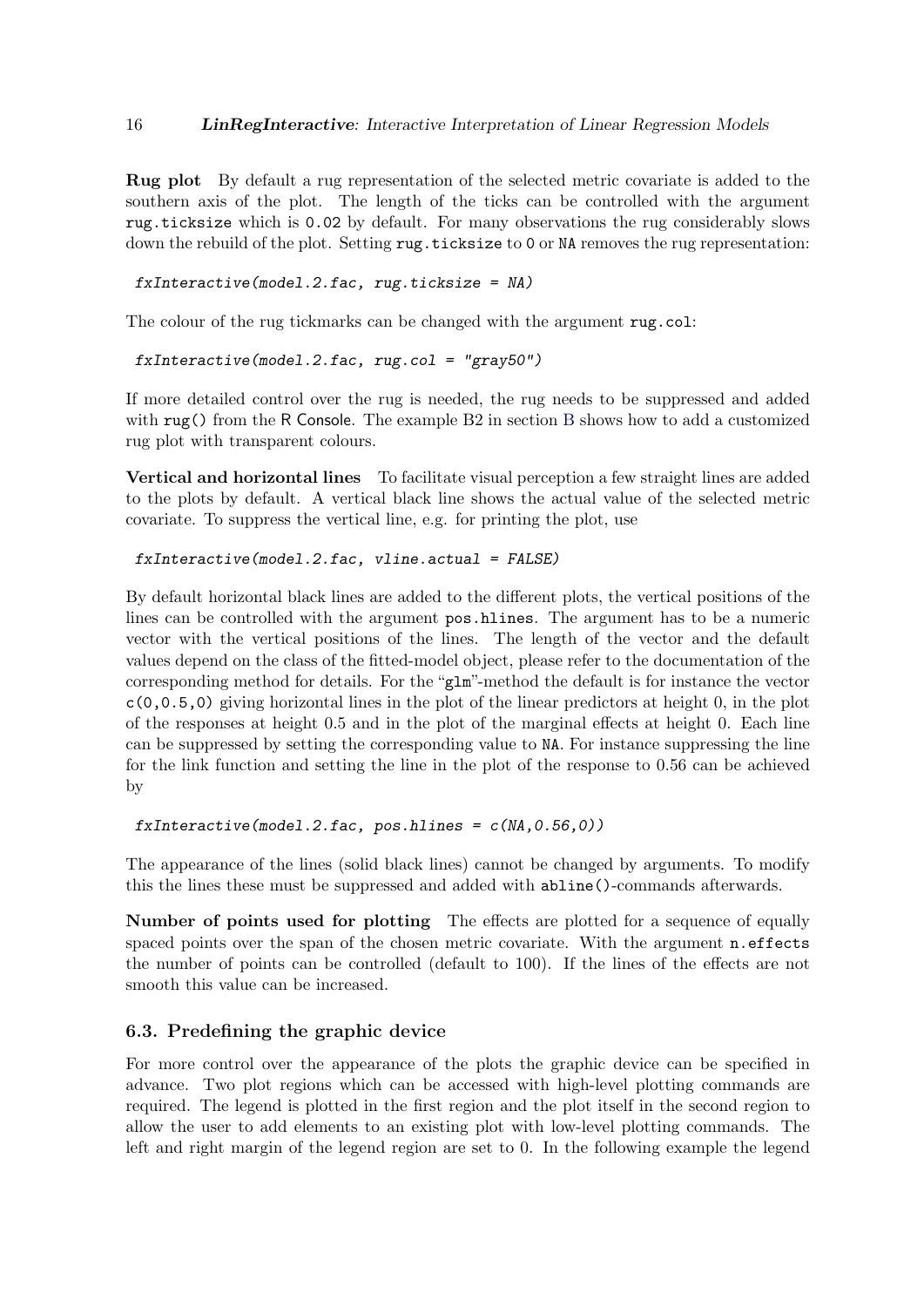appears on the left side, the colours are specified via palette() and the margins as well as the scale of the text are changed. Note that for pointsize 10 the width of the legend must be increased to achieve that the legend annotations fit into the box of the legend in the PDF-file.

```
windows(10,7, pointsize = 10)layoutmatrix \leftarrow matrix(c(1,2,2), 1, 3)layout(layoutmatrix)
palette(c("darkred","red","salmon","darkblue","blue","lightblue"))
par(cex = 1, mar = c(5,5,2,2)+0.1)fxInteractive(model.2.fac,
   preselect. var = "amount",preselect.type = "response",
   dev.defined = TRUE,vlim = c(0,1),
   legend.width.factor = 1.1,snapshot.plot = TRUE)
```
### <span id="page-16-0"></span>6.4. Customize GUI-controls

Size of the GUI-controls The size of the entire panel is calculated automatically and primarily depends on the number of covariates and groups but also on the screen resolution. Because of this the results from the automatic calculation are sometimes not to 100% satisfactory, therefore the layout of the panel can be modified by a number of parameters. This can be useful for screens with a low resolution or if the model has a lot of groups. For the latter case the parameters are changed in the following example to save space:

```
fxInteractive(model.3.fac,
   box.type. height = 90,
   box.group.character.width = 6,
   box.group. line. height = 25,
   dist.obj.height = 2)
```
Note that for a large number of groups not every group can be seen in the GUI-panel because the panel grows beyond the screen margin. In former versions of **rpanel**  $(< 1.1-3$ ) the entries of the checkbox are squeezed together. Currently there is no way to circumvent this problem. At the moment the only solution is to choose the groups in advance using the argument preselect.groups, see the paragraph "Preselect metric covariate, plot type and groups" in section [5.](#page-9-0)

Annotations of the GUI-controls The annotations of the GUI-controls can be changed easily, for instance to German:

```
fxInteractive(model.2.fac,
   panel.title = "Probit Modell",
   label.button = "Schnappschuss",
   label.slider.act = "Dargestellte Variable: ",
```
 $label.box.type = "Typ",$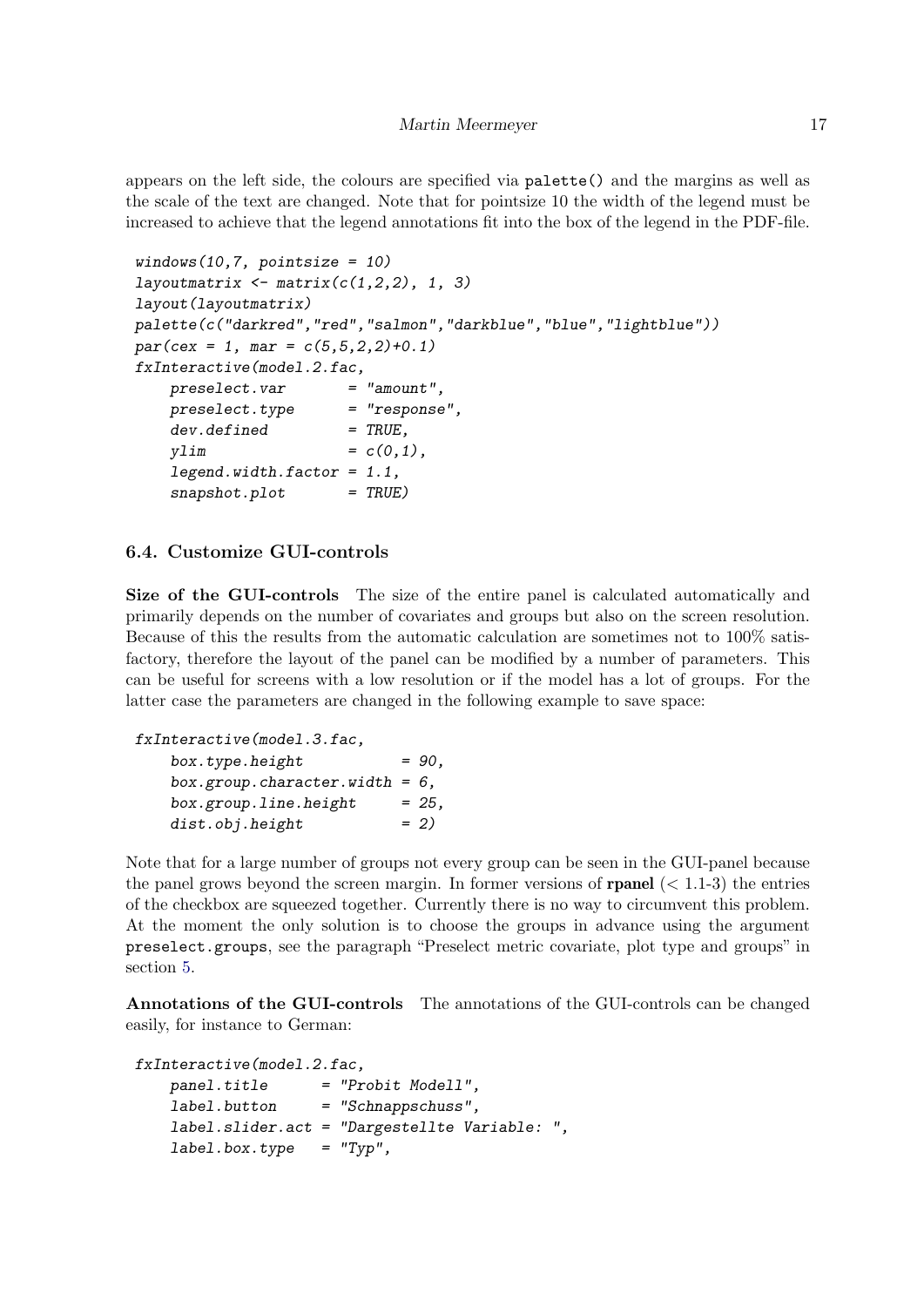```
label.typeS = c("Linear Fraction of a "Wahrscheinlichkeit","Marginaler Effekt"),
label.box.groups = "Gruppen")
```
Note that the label.types for the annotations of the radiobox are used as default annotations for the y-axis of the corresponding plots. The length of the character vector and the default entries for this argument depend on the class of the fitted-model object, please refer to the documentation of the corresponding method for details. For the "glm"-method for instance a character vector of length 3 to annotate the radiobox choices for the plot of the link functions, the response functions and the marginal effects is required.

## 7. Solving problems with raw data extraction

<span id="page-17-3"></span>The internal calculations are based on the prediction method of the fitted-model object and the raw data. Internally it is tried to extract the raw data with get\_all\_vars(model\$terms, model\$data). If the fitted-model object lacks a data slot, it is tried to retrieve the raw data with get\_all\_vars(model\$terms, model\$model). For example fitted-model objects of class "lm" lack a data slot and for some formulas the latter extraction method does not work properly, for instance if a covariate is incorporated as spline function via  $bs()$ . Adding a data slot to the fitted-model object afterwards solves this particular problem. This is demonstrated by means of a linear regression model for the rents of apartments in Munich, Germany. The dataset munichrent03 is contained in the package and was originally obtained from the [Open Data LMU](#page-18-10) [\(2003\)](#page-18-10). The variables are described in the documentation of the dataset munichrent03:

```
data("munichrent03")
require("splines")
model.rent \leq -\ln(\text{rent} \leq \text{bs}(\text{year}) + \text{area}*\text{location} + \text{upkitchen},data=munichrent03)
model.rent$data <- munichrent03
fxInteractive(model.rent)
```
Adding a data slot afterwards may also be helpful if the raw data cannot be extracted for other reasons.

# References

- <span id="page-17-0"></span>Bowman A, Crawford E, Alexander G, Bowman R (2007). "rpanel: Simple Interactive Controls for R Functions Using the **tcltk** package." *Journal of Statistical Software*, 17(9), 1–18.
- <span id="page-17-1"></span>Bowman A, Gibson L, Scott M, Crawford E (2010). "Interactive Teaching Tools for Spatial Sampling." *Journal of Statistical Software*, **36**(13), 1–17.

<span id="page-17-2"></span>Dahl DB, Scott D, Roosen C, Magnusson A, Swinton J (2019). xtable: Export tables to LaTeX or HTML. R package version 1.8-4, URL <https://CRAN.R-project.org/package=xtable>.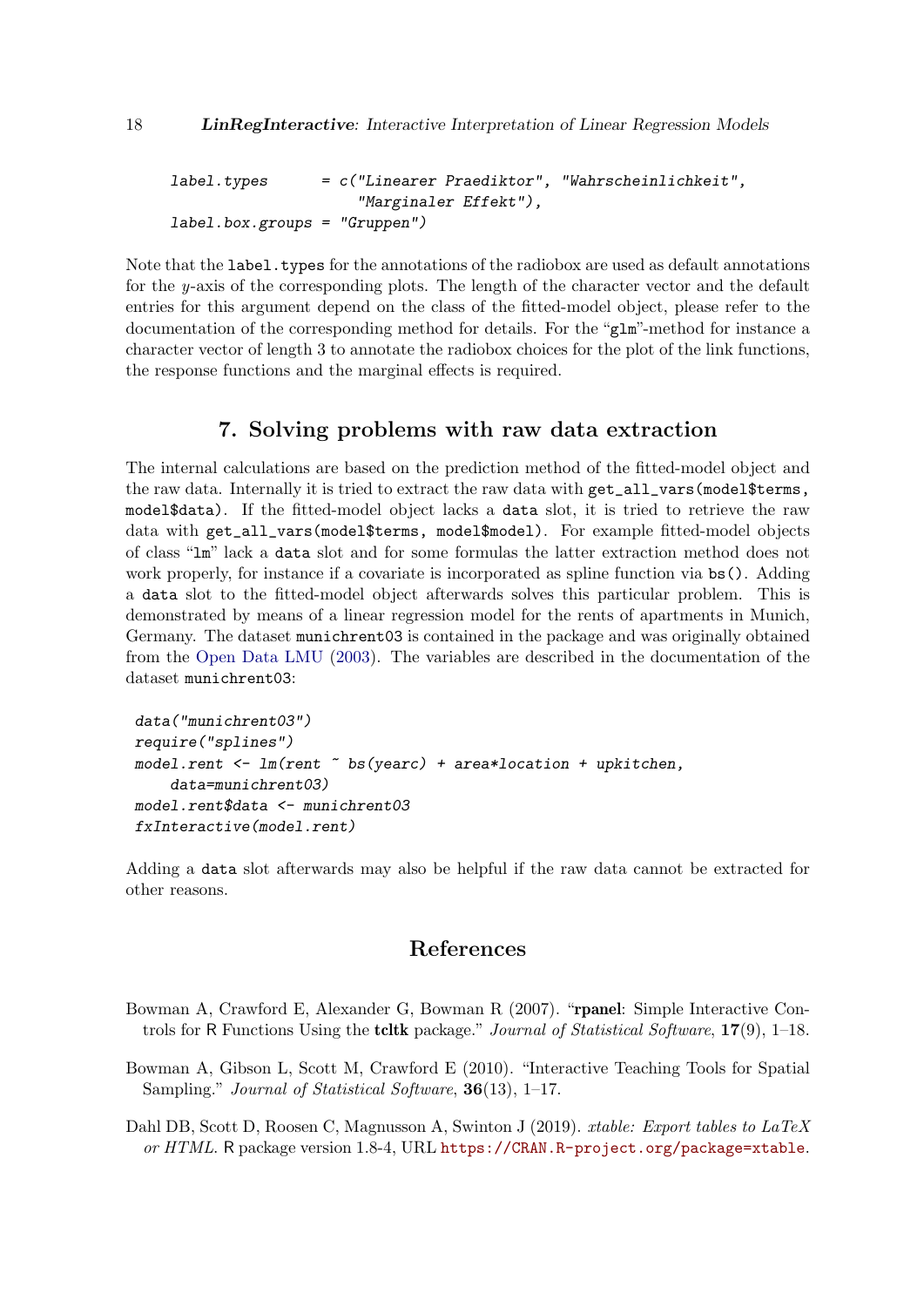- <span id="page-18-5"></span>Fernihough A (2019). mfx: Marginal Effects, Odds Ratios and Incidence Rate Ratios for GLMs. R package version 1.2-2, URL <https://CRAN.R-project.org/package=mfx>.
- <span id="page-18-4"></span>Fox J (2003). "Effect Displays in R for Generalised Linear Models." Journal of Statistical Software, 8(15), 1–27.
- <span id="page-18-8"></span>Hastie T (2019). *gam: Generalized Additive Models.* R package version 1.16.1, URL [https:](https://CRAN.R-project.org/package=gam) [//CRAN.R-project.org/package=gam](https://CRAN.R-project.org/package=gam).
- <span id="page-18-0"></span>Hoetker G (2007). "The Use of Logit and Probit Models in Strategic Management Research: Critical Issues." Strategic Management Journal, 28(4), 331–343.
- <span id="page-18-9"></span>Leifeld P (2013). "texreg: Conversion of Statistical Model Output in R to LATEX and HTML Tables." Journal of Statistical Software, 55(8), 1–24. URL [http://www.jstatsoft.org/](http://www.jstatsoft.org/v55/i08/) [v55/i08/](http://www.jstatsoft.org/v55/i08/).
- <span id="page-18-1"></span>Meermeyer M (2020). LinRegInteractive: Interactive Interpretation of Linear Regression Models. R package version 0.3-3, URL [https://CRAN.R-project.org/package=](https://CRAN.R-project.org/package=LinRegInteractive) [LinRegInteractive](https://CRAN.R-project.org/package=LinRegInteractive).
- <span id="page-18-10"></span>Open Data LMU (2003). Münchner Mietspiegel 2003. URL [https://doi.org/10.5282/ubm/](https://doi.org/10.5282/ubm/data.2) [data.2](https://doi.org/10.5282/ubm/data.2).
- <span id="page-18-6"></span>Open Data LMU (2010). Kreditscoring zur Klassifikation von Kreditnehmern. URL [https:](https://doi.org/10.5282/ubm/data.23) [//doi.org/10.5282/ubm/data.23](https://doi.org/10.5282/ubm/data.23).
- <span id="page-18-2"></span>R Core Team (2019). R: A Language and Environment for Statistical Computing. R Foundation for Statistical Computing, Vienna, Austria. URL <https://www.R-project.org/>.
- <span id="page-18-7"></span>Wood S (2019). **mgcv**: Mixed GAM Computation Vehicle with Automatic Smoothness Estimation. R package version 1.8-31, URL <http://CRAN.R-project.org/package=mgcv>.
- <span id="page-18-3"></span>Xie Y (2013). "Animation: An R Package for Creating Animations and Demonstrating Statistical Methods." Journal of Statistical Software, 53(1), 1–27.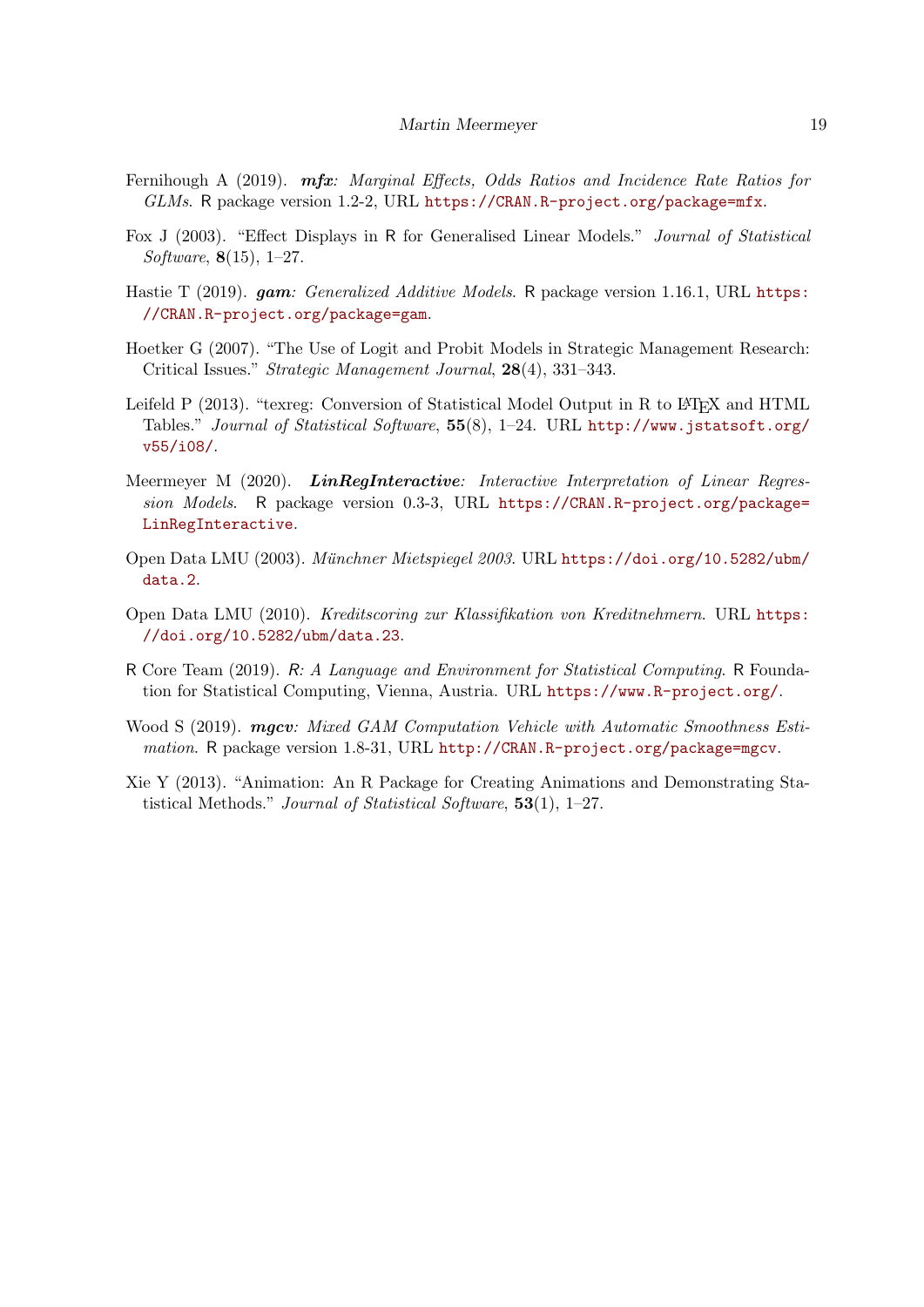# A. Example of  $\mathbb{H}$ <sub>F</sub>X text output

<span id="page-19-0"></span>The three tables together with the captions in this section are the text output (see section [4\)](#page-8-0) for the model given in section [2](#page-2-0) with the argument latex2console set to TRUE and the argument xtable.digits set to 5.

|             | amount      |                   | age duration |
|-------------|-------------|-------------------|--------------|
| value       | 3.271.24800 | 35,54200 20,90300 |              |
| ECDF(value) | 0.65800     | 0.58700           | 0.55400      |

|                             | link       | response |
|-----------------------------|------------|----------|
| teleph.yes housing.social   | $-0,49889$ | 0,30893  |
| teleph.yes housing.rent     | $-0,85996$ | 0,19490  |
| teleph.yes housing.freehold | $-0,48431$ | 0,31408  |
| teleph.no housing.social    | $-0,32194$ | 0,37375  |
| teleph.no housing.rent      | $-0,68301$ | 0,24730  |
| teleph.no housing.freehold  | $-0,30736$ | 0,37929  |

Table 4: Selected values of metric covariates

Table 5: Effects in different groups for selected values of metric covariates

|                             | amount      | age        | duration |
|-----------------------------|-------------|------------|----------|
| value                       | 3.271,24800 | 35,54200   | 20,90300 |
| ECDF(value)                 | 0,65800     | 0,58700    | 0,55400  |
| teleph.yes housing.social   | $-0,00002$  | $-0,00369$ | 0,00638  |
| teleph.yes housing.rent     | $-0,00002$  | $-0,00288$ | 0,00499  |
| teleph.yes housing.freehold | $-0,00002$  | $-0,00371$ | 0,00643  |
| teleph.no housing.social    | $-0,00002$  | $-0,00396$ | 0,01097  |
| teleph.no housing.rent      | $-0,00002$  | $-0,00331$ | 0,00915  |
| teleph.no housing.freehold  | $-0,00002$  | $-0,00398$ | 0,01102  |

Table 6: Marginal effects in different groups for selected values of metric covariates

### B. Additional examples

<span id="page-19-1"></span>Example B1 For models with many groups the GUI-panel grows beyond the screen. The only way to select or deselect the nonvisible groups is to preselect these. In this example only the groups which occur more than 10 times in the data are choosen to be displayed.

```
model.cd.manygroups < -glm(credit ~ amount + I(amount^2) + age+ duration*teleph + housing + intuse, family=binomial, data=creditdata)
factor.combs <- factorCombinations(creditdata[,c("teleph",
    "housing", "intuse")])
logic.index.groups <- factor.combs$counts > 10
index.groups <- seq(along=factor.combs$counts)[logic.index.groups]
```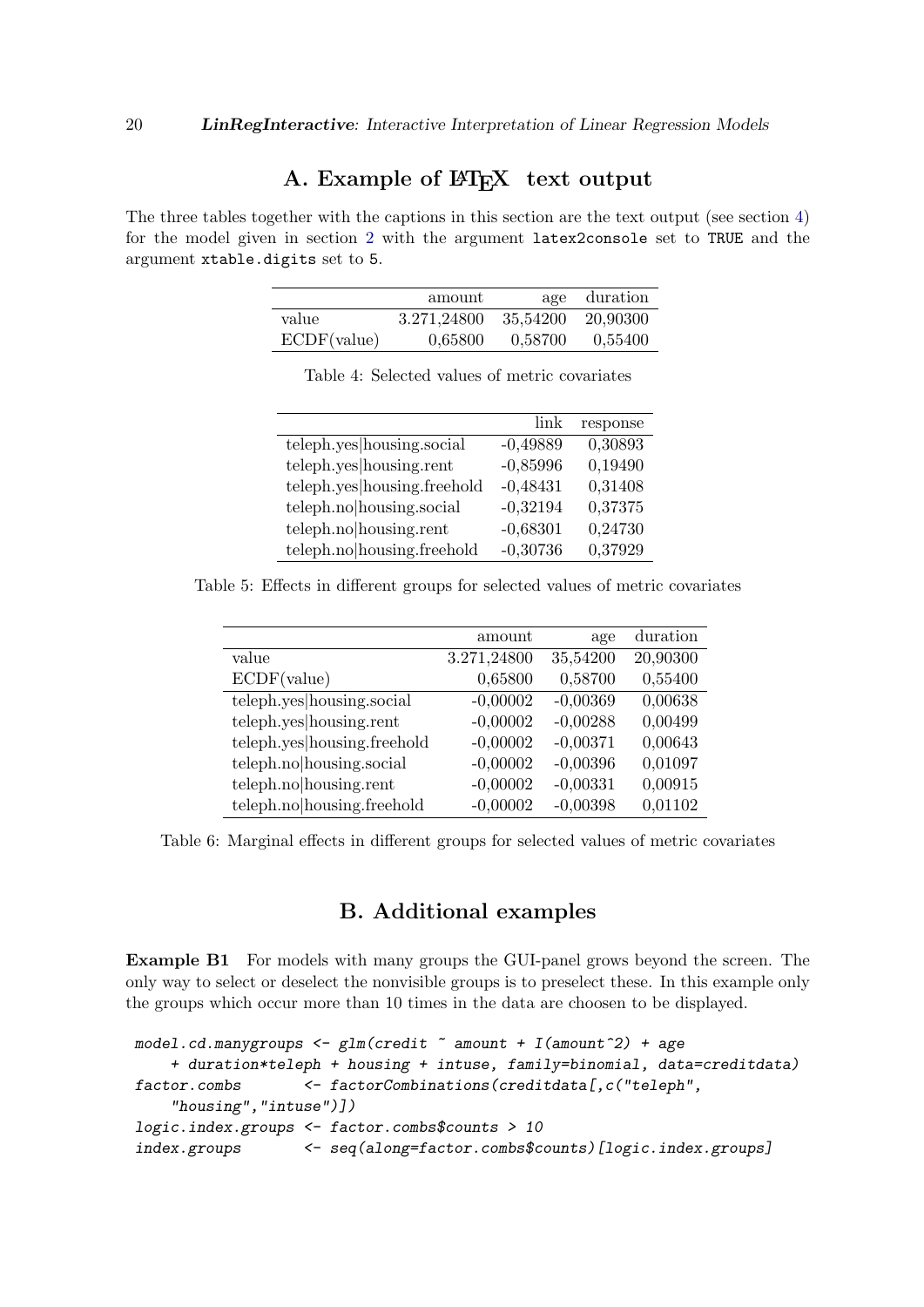```
fxInteractive(model.cd.manygroups,
   preselect. var = "amount",preselect.groups = index.groups)
```
Example B2 A customized rug plot with transparent colour is added with the low-level plotting command segments(), the plot could be saved afterwards in an arbitrary format, here as PDF-file. The function for this is platform dependent, on Windows systems this is savePlot() and on non-Windows systems the function depends on the desired graphic format.

```
fxInteractive(model.2.fac,
   preselect. var = "amount",preselect.type = "response",
   ylim = c(0,1),
   rug.ticksize = 0,legend.width.factor = 1.1)segments(creditdata$amount, par("usr")[3], creditdata$amount,
   par("fig") [3], col = rgb(0,0,0,0.2))# savePlot(filename = "creditdefault-customrug", type = "pdf") # Windows
# dev.copy2pdf(file = "creditdefault-customrug.pdf") # Non-Windows
```
Example B3 For models with many groups it is reasonable to display only a subset of the groups and to set the formats directly. In this example the groups in which the credit is used to buy a new car are displayed.

```
model.cd.maxgroups \leq glm(credit \text{ } "amount + I(amount \text{'}2) + age+ duration*teleph + housing + intuse, family=binomial, data=creditdata)
index.groups \leq c(1, 11, 21, 31, 41, 51)vec.col <- NULL
vec.col/index.groups] <- c(1:6)vec.lty <- NULL
vec.1ty[index.groups] \leftarrow rep(c(1,2), each = 3)fxInteractive(model.cd.manygroups,
    preselect. var = "amount",preselect.groups = index.groups,
    col = vec.col,
    ltv = vec.ltv
```
**Example B4** The title of the plot is closer to the surrounding box and set to normal size and plain text:

```
fxInteractive(model.2.fac,
   preselect.var = "duration",
   preselect.type = "link",
   main = "Interaction between 'duration' and factor 'teleph'",
   mainuine = 0.5,
   cex.mainloop = 1,
   font.mainloop = 1)
```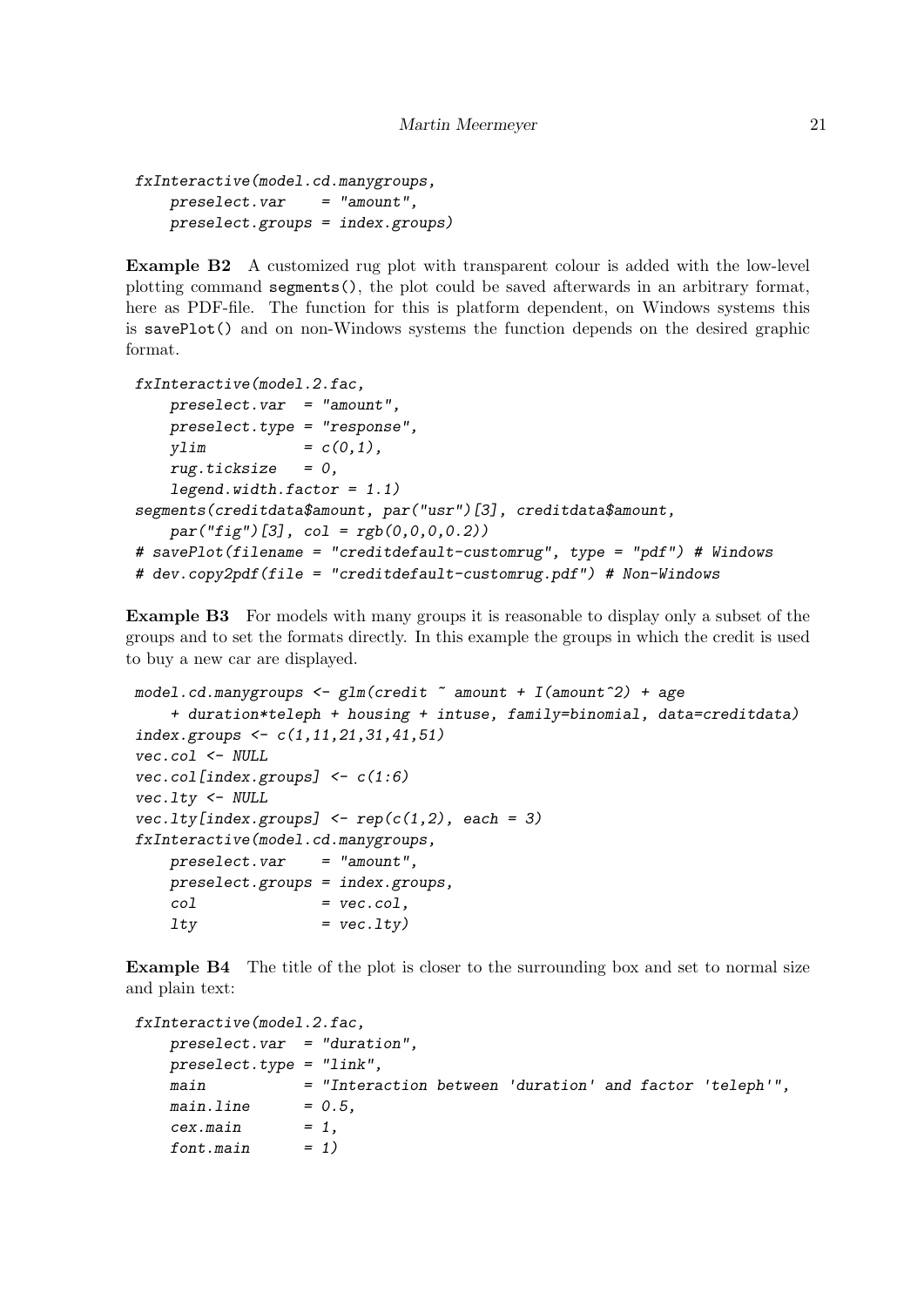# C. Version history

| Version   | Date published | Changes                                                                                                                                                                                                                                                                                                                                                                                                                                                                                                                                                                                                                                                                                                                                                                                                                                                                                                                                                                                          |
|-----------|----------------|--------------------------------------------------------------------------------------------------------------------------------------------------------------------------------------------------------------------------------------------------------------------------------------------------------------------------------------------------------------------------------------------------------------------------------------------------------------------------------------------------------------------------------------------------------------------------------------------------------------------------------------------------------------------------------------------------------------------------------------------------------------------------------------------------------------------------------------------------------------------------------------------------------------------------------------------------------------------------------------------------|
| $0.3 - 3$ | 2020-02-08     | issue with vignette fixed                                                                                                                                                                                                                                                                                                                                                                                                                                                                                                                                                                                                                                                                                                                                                                                                                                                                                                                                                                        |
| $0.3 - 2$ | 2020-01-13     | issue with hidden slider control fixed<br>minor changes in default layout parameters for the control panel<br>update of references                                                                                                                                                                                                                                                                                                                                                                                                                                                                                                                                                                                                                                                                                                                                                                                                                                                               |
| $0.3 - 1$ | 2015-04-22     | update of contact details                                                                                                                                                                                                                                                                                                                                                                                                                                                                                                                                                                                                                                                                                                                                                                                                                                                                                                                                                                        |
| $0.3 - 0$ | 2014-11-12     | switch to the concept of generic functions<br>LaTeX output is now generated with package xtable<br>saving plots as PDF should now work on all platforms<br>automatic file name numbering can be suppressed<br>minor bugfixes and performance improvements<br>generic function fxInteractive added<br>method for objects of class glm added<br>method for objects of class 1m added<br>method for objects of class lme added<br>function glm. interactive removed<br>function lm.interactive removed<br>function factor.combinations() renamed<br>to factorCombinations()<br>argument ylim added<br>argument main.line added<br>arguments pos.hline.xxx replaced by argument pos.hlines<br>argument graphics. extension renamed to graphics. type<br>argument graphics.numbering added<br>argument decimal.mark renamed to xtable.decimal.mark<br>argument big.mark renamed to xtable.big.mark<br>argument xtable.digits added<br>argument xtable.display added<br>argument xtable.booktabs added |
| $0.2 - 2$ | 2014-09-08     | vignette revised                                                                                                                                                                                                                                                                                                                                                                                                                                                                                                                                                                                                                                                                                                                                                                                                                                                                                                                                                                                 |
| $0.2 - 1$ | 2014-08-26     | argument preselect.groups added<br>argument select.all.groups.begin removed<br>problem with flickering plot solved<br>no restrictions for the names of factors/factor levels any more                                                                                                                                                                                                                                                                                                                                                                                                                                                                                                                                                                                                                                                                                                                                                                                                            |
| $0.1 - 3$ | 2014-08-18     | first published version                                                                                                                                                                                                                                                                                                                                                                                                                                                                                                                                                                                                                                                                                                                                                                                                                                                                                                                                                                          |